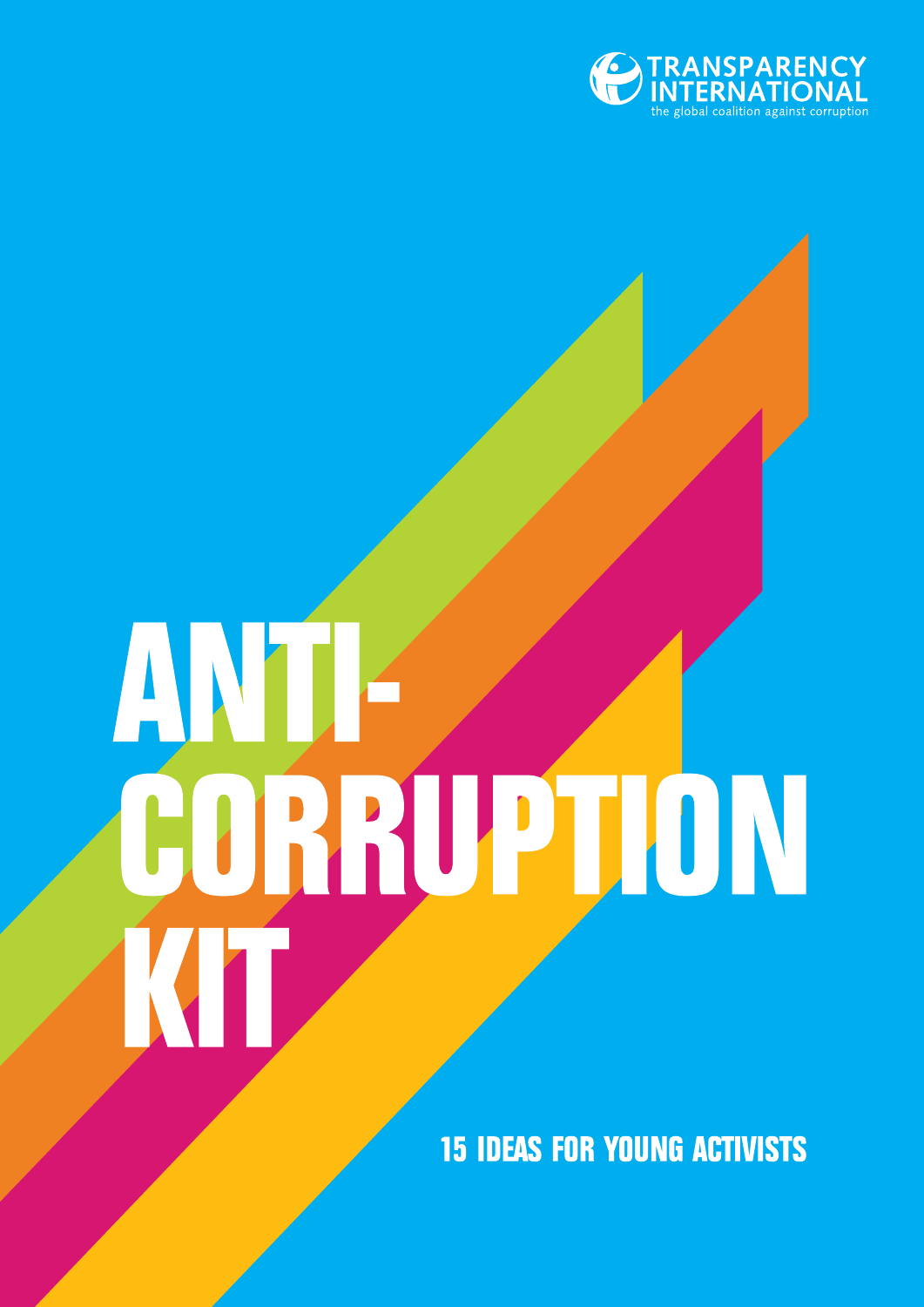Transparency International is a global movement with one vision: a world in which government, business, civil society and the daily lives of people are free of corruption. Through more than 100 chapters worldwide and an international secretariat in Berlin, we are leading the fight against corruption to turn this vision into reality.

#### www.transparency.org

ISBN: 978-3-943497-64-9

Printed on 100% recycled paper.

© 2014 Transparency International. All rights reserved.

Authors: Yvonne Goudie, Stephanie Burnett, Anna Thayenthal

Contents design: Tanja Lemke-Mahdavi

Every effort has been made to verify the accuracy of the information contained in this report. All information was believed to be correct as of July 2014. Nevertheless, Transparency International cannot accept responsibility for the consequences of its use for other purposes or in other contexts.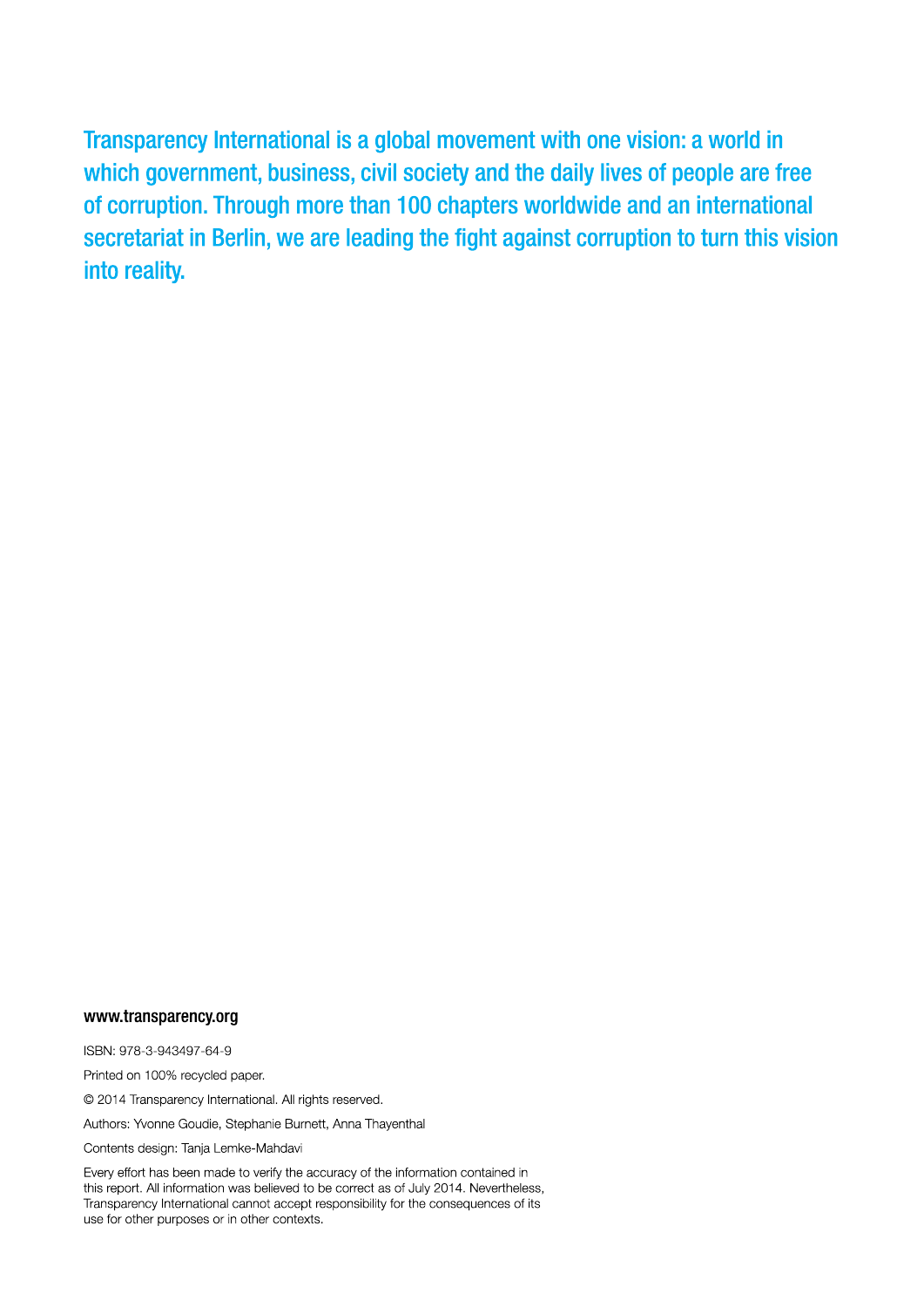### **Keep watch**

- **1. Follow the Money**
- **2. Count Supplies**
- **3. Citizen Report Cards**
- **4. Tech Solutions**

### **Get creative**

- **5. Comics & Cartoons**
- **6. Theatre & Drama**
- **7. Board Games**
- **8. Sports**

### **Mobilise**

- **9. Youth Groups**
- **10. Integrity Camps**
- **11. "Zero" Bribes**
- **12. Protests**
- **13. Petitions**

### **Make elections count**

- **14. Election Pledges**
- **15. Crowdsourcing**

### **Stay Safe**

**A Brief Intro to Assessing Risks**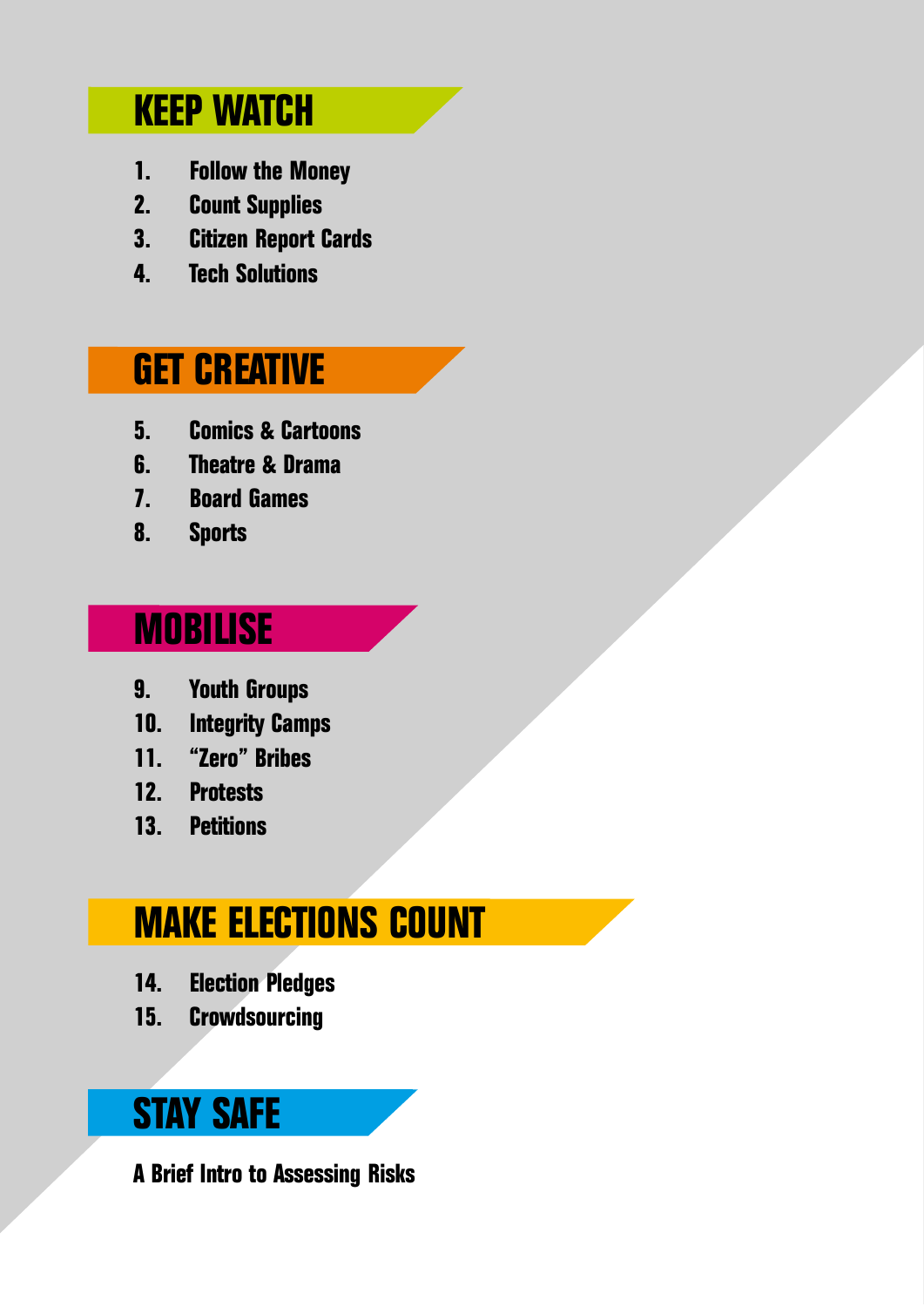## **1. Follow the Money keep watch**

#### **In a nutshell**

Citizens rely on governments for essential goods and services. But what's more is they pay for those services through taxation.

If a government, or people within a government, feel like nobody is watching, then the temptation to steal becomes much more seductive. Accountability to the public begins when people – like you! – track government spending and detect corruption by watching how and where the money flows.

#### **Remember**

Before getting started on planning, it's important to verify that this activity is in line with your national and local laws and to check what legal permits, if any, are required. You should also let your parents know what you have planned. If you're not permitted to carry out this task, please refer to our other youth activities.

#### **How do you set it up?**

To track your government's spending, a good way forward is:

- 1. Identify what spending needs to be monitored: Were promised schools never built? Were potholed roads never paved? Find out what your community is still waiting on.
- 2. Form a team: Gather peers who want to follow the money with you. Classmates with strong mathematics or analytical skills give you a great advantage.
- **3.** Set your goals and ambitions: What's realistic and manageable? A long "lead-in" time for firsttime users is suggested.
- 4. Be prepared! Plan the research needed to track spending in your country or town. Collect government records to find out how much is being promised to a given project and for how long.
- **5.** Collect your evidence: Go into the field to find data – and recruit others to join if needed.
- **6.** Share your findings: Gather your team together to discuss any discrepancies in government spending. Also highlight instances where promised public resources arrived as planned.
- 7. Get answers: Hold a public hearing in your community to discuss the findings. Follow up with officials or political leaders to have them address any gaps in spending.
- **8.** Keep the momentum: Consider ways you and your team can continue monitoring spending in the future.

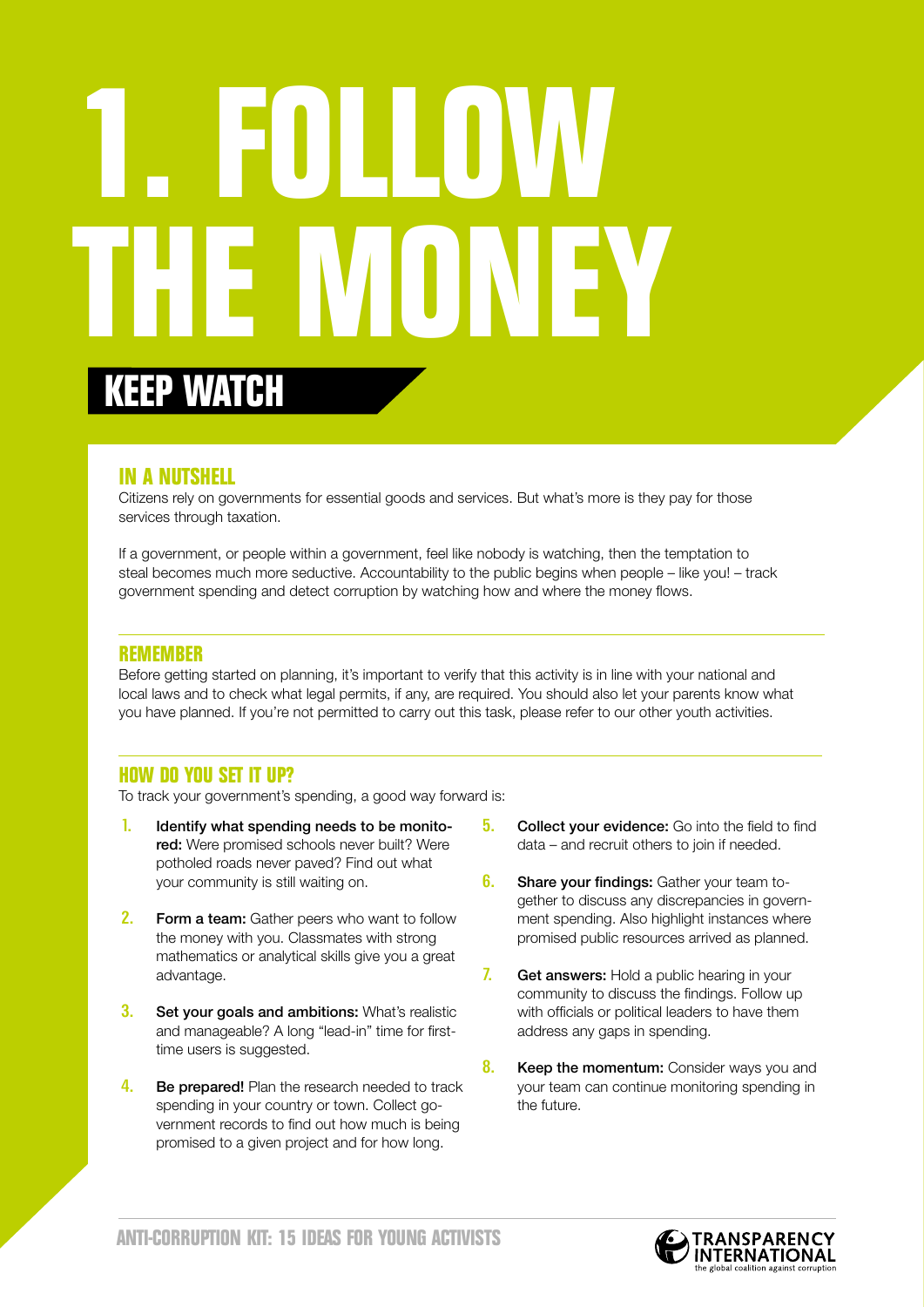Governments are often defined by the weak link in their chains. Citizens should play a part in finding those weak links, and expose them if they're corrupt.

The major benefits of citizen participation and scrutiny of public budgets are:

- Less corruption means less money wasted.
- The community at large gets a better sense of the budget process, and in turn a better sense of how their taxes are being spent.

#### **You can make it happen**

- The budgetary process is a complicated one so be sure key participants have a technical grasp of budgets and governance.
- People will only feel empowered to take part if there is scope to create change. Find it.

#### **What are the limitations?**

- Restrictive laws can limit public access to financial information. Be sure that you're acting in accordance with the law when researching expenditure.
- There may be widespread and deep-rooted reluctance on the part of officials to share financial information to the public. Consider making allies with officials in other institutions, like the anti-corruption or audit agency, to add some weight to your requests for information.
- It's easy to get side-tracked when examining the details of expenditure, but stay focused. Understand the links between "big picture" spending and the micro-level outcomes that the spending should deliver (i.e. a country's health budget versus one government-funded health centre).

#### **IDEA IN ACTION**

#### **Kenya: It's Our Money. Where Has It Gone?**

In Kenya, members of parliament receive approximately US\$1 million per year to spend on development projects. They were able to spend this money without meaningful oversight, so the scheme was plagued with mismanagement and corruption. In response to this, community organisation MUHURI carried out social audits on the spending. Their process included gathering records from the government on projects, training community activists to undertake monitoring, inspecting project sites, and following up with public officials, among others.

Using their project analysis forms and a simple questionnaire, the activists visited each project site to assess whether each project was completed according to the specifications. During a social audit, community monitors found that there were irregularities and nepotism involved in the allocation of scholarships.

Find out more: *[www.internationalbudget.org/wp-content/uploads/Profile-of-MUHURI-Kenya-2011.pdf](http://www.internationalbudget.org/wp-content/uploads/Profile-of-MUHURI-Kenya-2011.pdf)*

#### **RESOURCE**

#### **The Open Budget Initiative, International Budget Partnership**

The Open Budget Initiative promotes public access to budget information and the adoption of accountable budget systems. It intends to provide citizens and legislators with the comprehensive and practical information needed to measure a government's commitment to budget transparency and accountability.

Find out more: *[www.internationalbudget.org/who-we-are](http://www.internationalbudget.org/who-we-are)*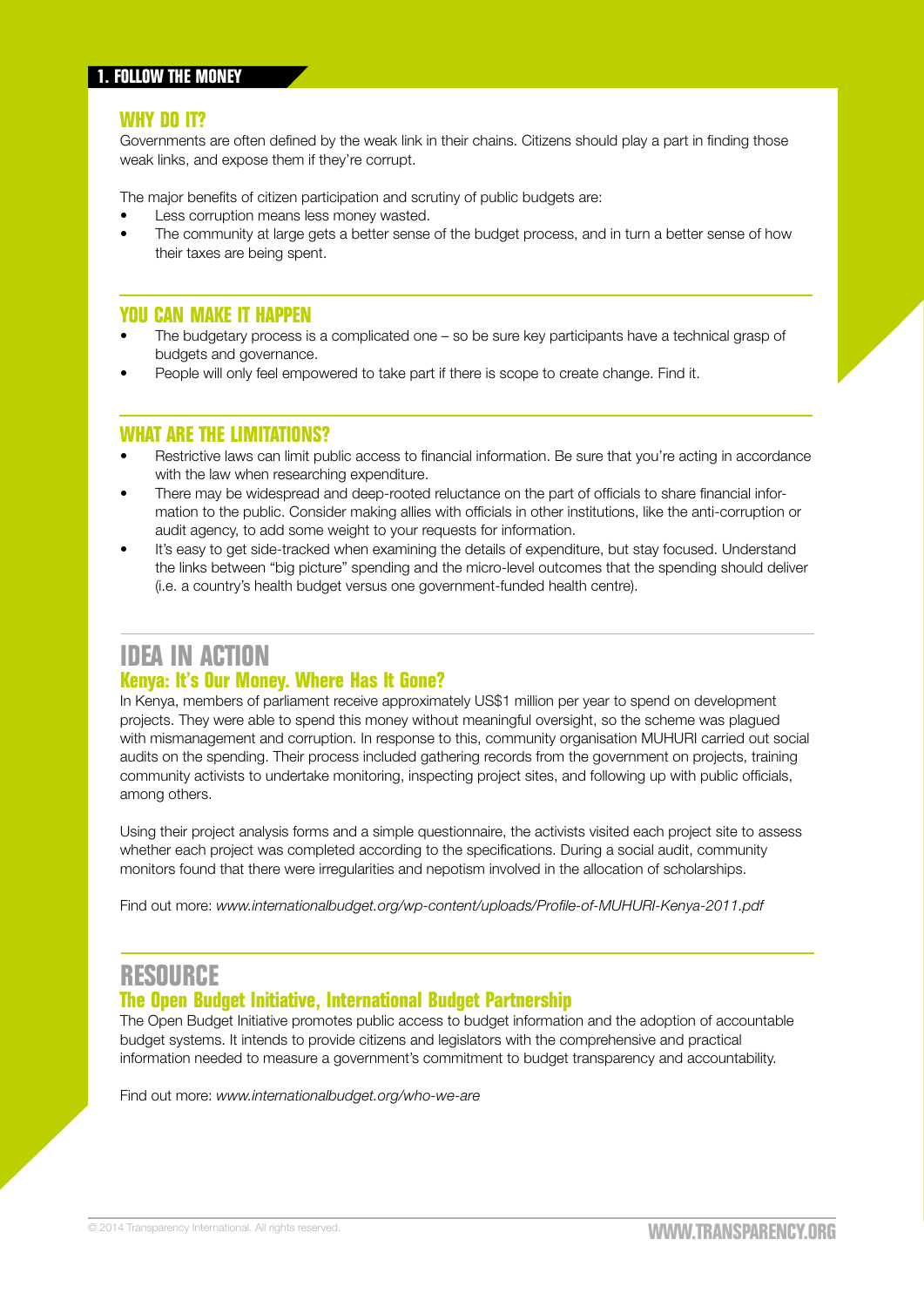## **2. Countains Supplies keep watch**

#### **In a nutshell**

As the cost and importance of education go up, so does the temptation to act corruptly. In response to this, parents and students are getting better at sensing corruption and doing something about it.

You can make sense of the often complex spending in schools by counting school supplies. While this has been used primarily for small items like textbooks and classroom supplies, there's no reason it can't be used for building equipment and school assets.

- **1.** Identify the problem: Choose something that you are concerned about in your school or university. Brainstorm solutions.
- 2. What's the objective? Decide what you want to achieve and set your goals.
- **3.** Survey the terrain: Understand the policies around the issue you want to monitor or address. Map the university or school budget and learn where the money flows.
- 4. Reach out: Use the project as a means of opening doors with senior leaders within relevant authorities like the education ministry or governing bodies. Make it a conversation starter!
- **5.** Kick-off the planning: Convene an introductory meeting and plan the process. Orient and train staff and volunteers involved in conducting the research.
- **6.** Do the fieldwork: This is when your team is "on the ground", analysing the processes and spending patterns related to your research goal.
- 7. Share your results: This might be a presentation to the school management or going to the media, depending on your findings.

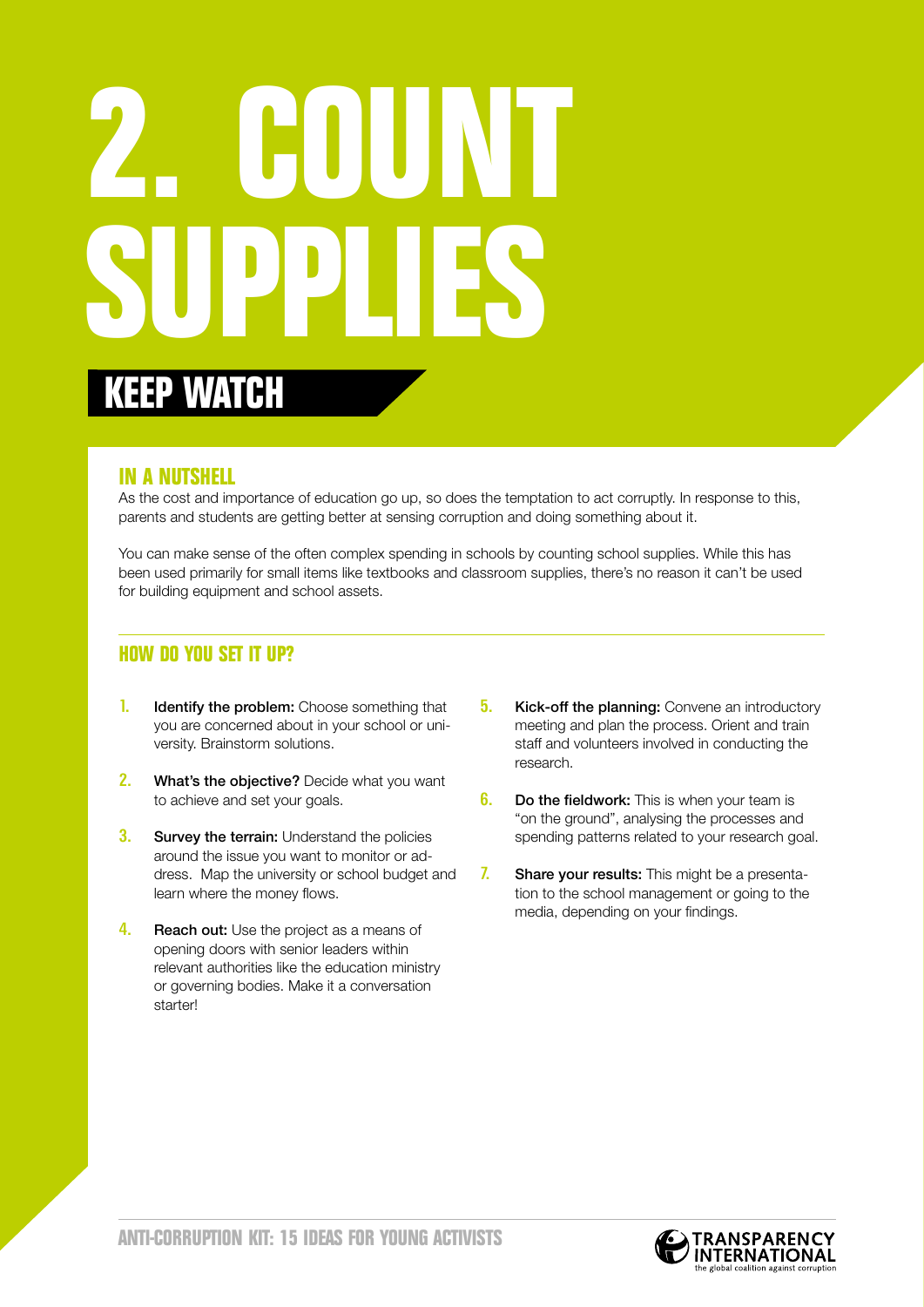- Fix the leaking tap. If there's money leaking out illegitimately, you can spot it and stop it.
- Education spending is a black hole for most governments. But this project can be a catalyst for much larger reforms and change if carried out effectively and regularly.

#### **You can make it happen**

- Have a well-resourced team with a shared vision and a commitment to getting the job done.
- Gain buy-in from people with influence in the school or university that is having its supplies counted.
- Gather support from the community! Get students and teachers on board with your project.

#### **What are the limitations?**

- Education spending processes are complicated, so people using the tool will need a reasonable understanding of decision-making protocols. Find a parent, teacher or ally in government who can help you navigate these challenges.
- This tool demands data availability and accuracy. Talk to school and education officials on how best to go about getting access to the data.
- To encourage transparency in budget spending, follow-up tracking is needed at least yearly. Create and maintain relations with an appropriate official and teacher to give added weight and commitment to the cause.

#### **IDEA IN ACTION**

#### **Philippines: A Million New Inspectors**

About 1 million boy and girl scouts in Philippines have counted textbooks and conducted quality inspections throughout the country. Working hand-in-hand with government and non-government agencies, the programme discourages theft of textbooks and helps promote long-term transparency in the country's schools.

The Department of Education provided an open door to programme organisers, including access to budget information, contracts, and delivery points, as well as providing inspection sites.

Local organisations and volunteers that include schoolchildren also carry out the monitoring – including surprise inspections – during the textbook production process. The programme has proved successful at reducing corruption in the textbook distribution process.

Find out more: *[web.worldbank.org/WBSITE/EXTERNAL/TOPICS/EXTPUBLICSECTORANDGOVERNANCE/](http://web.worldbank.org/WBSITE/EXTERNAL/TOPICS/EXTPUBLICSECTORANDGOVERNANCE/0,,contentMDK:23265513~pagePK:148956~piPK:216618~theSitePK:286305,00.html) [0,,contentMDK:23265513~pagePK:148956~piPK:216618~theSitePK:286305,00.html](http://web.worldbank.org/WBSITE/EXTERNAL/TOPICS/EXTPUBLICSECTORANDGOVERNANCE/0,,contentMDK:23265513~pagePK:148956~piPK:216618~theSitePK:286305,00.html)*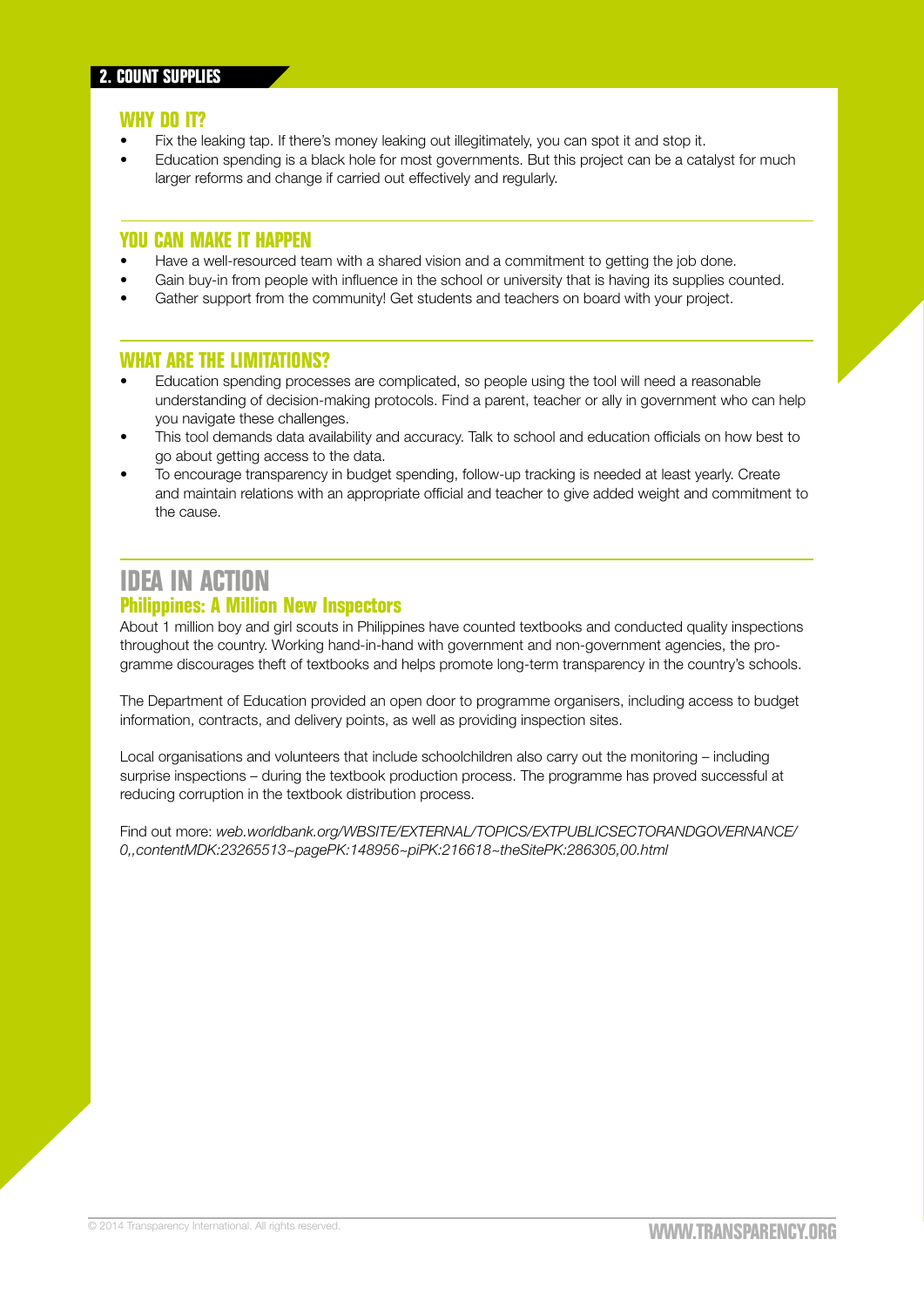# **3. Citizen Report Cards keep watch**

#### **In a nutshell**

Most people have an opinion of their government or the services it provides, but how often do they actually take the time to write down their views?

Citizen report cards are a way to do just this. The cards are used to collect feedback on a public service by the people who use them. It's not only about gathering information – cards are a great way to get citizens thinking about the quality of public services they receive, whether that's public transport, education, or essential services.

Collecting citizen report cards allows you to create a powerful dataset that provides insights into service delivery. An individual card might not seem meaningful in itself, but a collection of hundreds or thousands of completed cards can generate new perspectives on government performance – which can then be used for the media and sharing with the public.

#### **Remember**

Before getting started on planning, it's important to verify that this activity is in line with your national and local laws and to check what legal permits, if any, are required. You should also let your parents know what you have planned. If you're not permitted to carry out this task, please refer to our other youth activities.

- **1.** Choose a topic: Identify what or whom it is that you're assessing (e.g. political candidates or a sector).
- 2. Identify your audience: Know who should have a say in your survey. For instance, if you're analysing a school's performance, select students and parents of that school.
- **3.** Know what you're getting yourself into: It is vital to talk to target organisations and other stakeholders – like the media – at the beginning rather than at the end.
- 4. Define your sample: Consider how many people need to take part in order to make sure the survey is statistically meaningful. You can start by choosing whichever sample is smaller: 200 people or 10 per cent of the total population (whichever is less).
- **5.** Pick your questions: Build your questionnaire and keep it simple – your goal is to connect with people from all walks of life.
- **6.** Get prepared: Train those people conducting the survey on questioning and research methods.

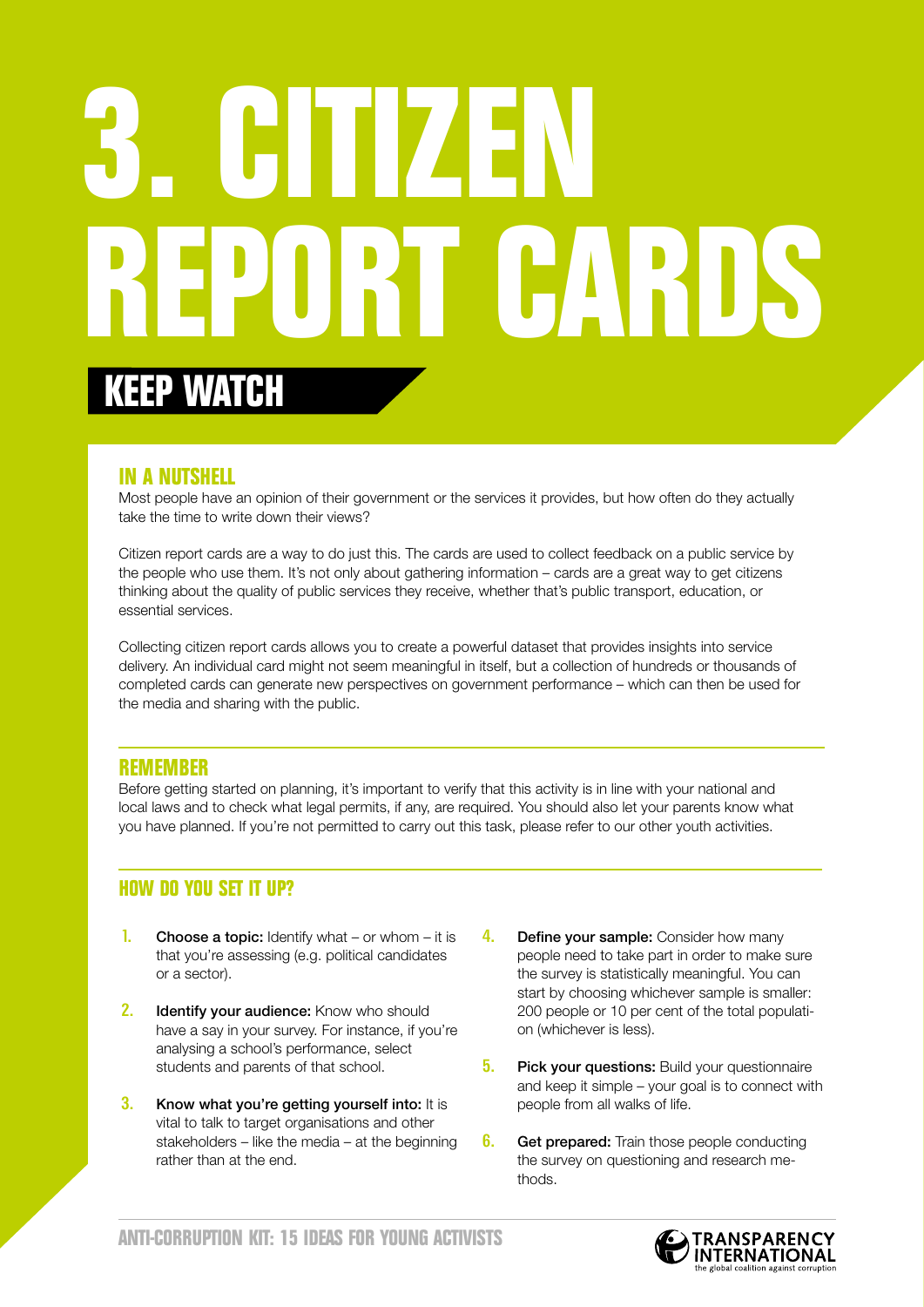- 7. Spread the word! Promote the survey to attract more people.
- 8. Ask the public: Survey citizens to find out their views on your chosen topic.
- **9.** Process your results: Crunch the data and look for meaningful patterns. Focus on parts of data where feedback is most one-sided. What does the data tell you? Is the government doing something very poorly in particular?
- **10.** Share your findings! Let the media and your community know if the service meets expectations. Disclose any shortcomings or achievements.
- 11. Build for the long term: Who is going to run the same survey in the future? Map out how you intend to follow up with the institution you've assessed.

- Citizen report cards enhance public awareness on issues of service quality. They encourage citizens to proactively seek higher standards from governments and service providers.
- Citizen report cards can encourage new discussions in communities about the standards that citizens should expect and deserve.

#### **You can make it happen**

- Show a desire to *collaborate* and explore problems with citizens, rather than *telling* them about problems in their community.
- Don't let your report card programme become a vehicle for wider discontent. Constructive criticism is something an agency can listen to and act on – personal attacks and political agendas are not.

#### **What are the limitations?**

- Big data matters you need to take time to get a lot of people taking part in the survey. It's also important to be sure that the numbers are correct. Any inaccurate data can hurt your credibility in the future.
- An uncooperative institution can disregard this process and results easily at times. To deter this, try to find a trustworthy ally in the agency that can advocate for your findings within the sector.

*Source: Information on citizen report cards is adapted from PG Exchange – an initiative by CIVICUS, the World Alliance for Citizen Participation. Find out more: [www.pgexchange.org/index.php?option=com\\_content&view=article&id=164&Itemid=121](http://www.pgexchange.org/index.php?option=com_content&view=article&id=164&Itemid=121)*

#### **IDEA IN ACTION Philippines: First Time Voters**

The Center for Youth Advocacy and Networking, a civil society organisation, has worked on the First Time Voters project, an electoral reform advocacy programme, for over a decade. The youth report card programme was used to determine young people's satisfaction levels on the accomplishments and platforms of the different presidential candidates of 2010.

Find out more: *[www.cyanpilipinas.wordpress.com/about](http://www.cyanpilipinas.wordpress.com/about)*

#### **RESOURCE**

#### **Improving Local Governance and Service Delivery: Citizen Report Card Learning Tool Kit**

This e-learning toolkit is designed to help users develop the basic knowledge and skills to implement citizen report cards.

Find out more: *[gateway.transparency.org/tools/detail/319](http://gateway.transparency.org/tools/detail/319)*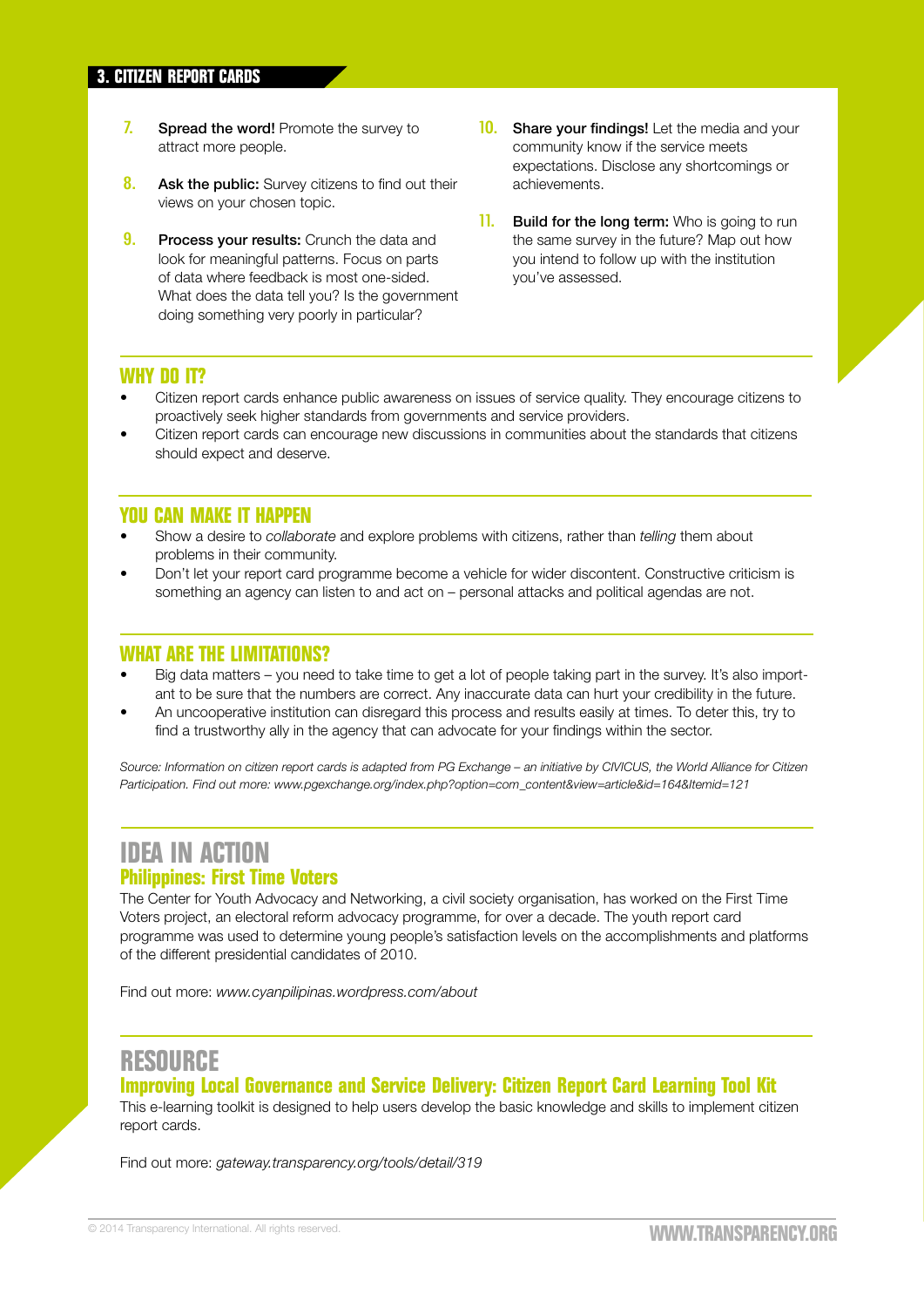## **4. Tech Solutions keep watch**

#### **In a nutshell**

Information Communication Technologies (ICTs) provide effective ways to report corruption and facilitate the lodging of complaints. Reporting can be done via websites, hotlines or phone applications that collect citizens' experiences of corruption.

Social media, in particular, is an effective way for you to address corruption in real-time and anonymously. ICTs that utilise crowdsourcing and mobile technology facilitate the compiling of databases of evidence and can mobilise people instantly.

#### **Remember**

Before getting started on planning, it's important to verify that this activity is in line with your national and local laws and to check what legal permits, if any, are required. You should also let your parents know what you have planned. If you're not permitted to carry out this task, please refer to our other youth activities.

#### **How do you set it up?**

One of the most common and effective ICTs is crowdsourcing. To get it going, do the following:

- 1. Gather a reliable team: Find other like-minded people who have an interest in using technology to fight corruption.
- **2.** Select your topic: Identify what you want to report and raise awareness about (e.g. bribes to go to school or transparency in political party financing).
- **3.** Choose a ready-to-use platform: Will it be an interactive mapping website like Ushahidi (*www.ushahidi.com*)? Should information be collected via text message with Frontline SMS (*www.frontlinesms.com*)? You decide what's best suited to your community.
- **4.** Train your team: You all need to know how to operate the platform. Be prepared to have answers readily available for user questions.
- **5.** Spread the word! Let all of your friends know on social media. Actively ask websites and blogs to promote the cause that you want to raise awareness about.
- **6.** Collect your evidence: Gather all the data collected through crowdsourcing and make a report.
- 7. Update and inform: Make sure your community knows about the latest milestones and trends you've found. Notify leaders of what's happening and what's needed to help bring about positive change.

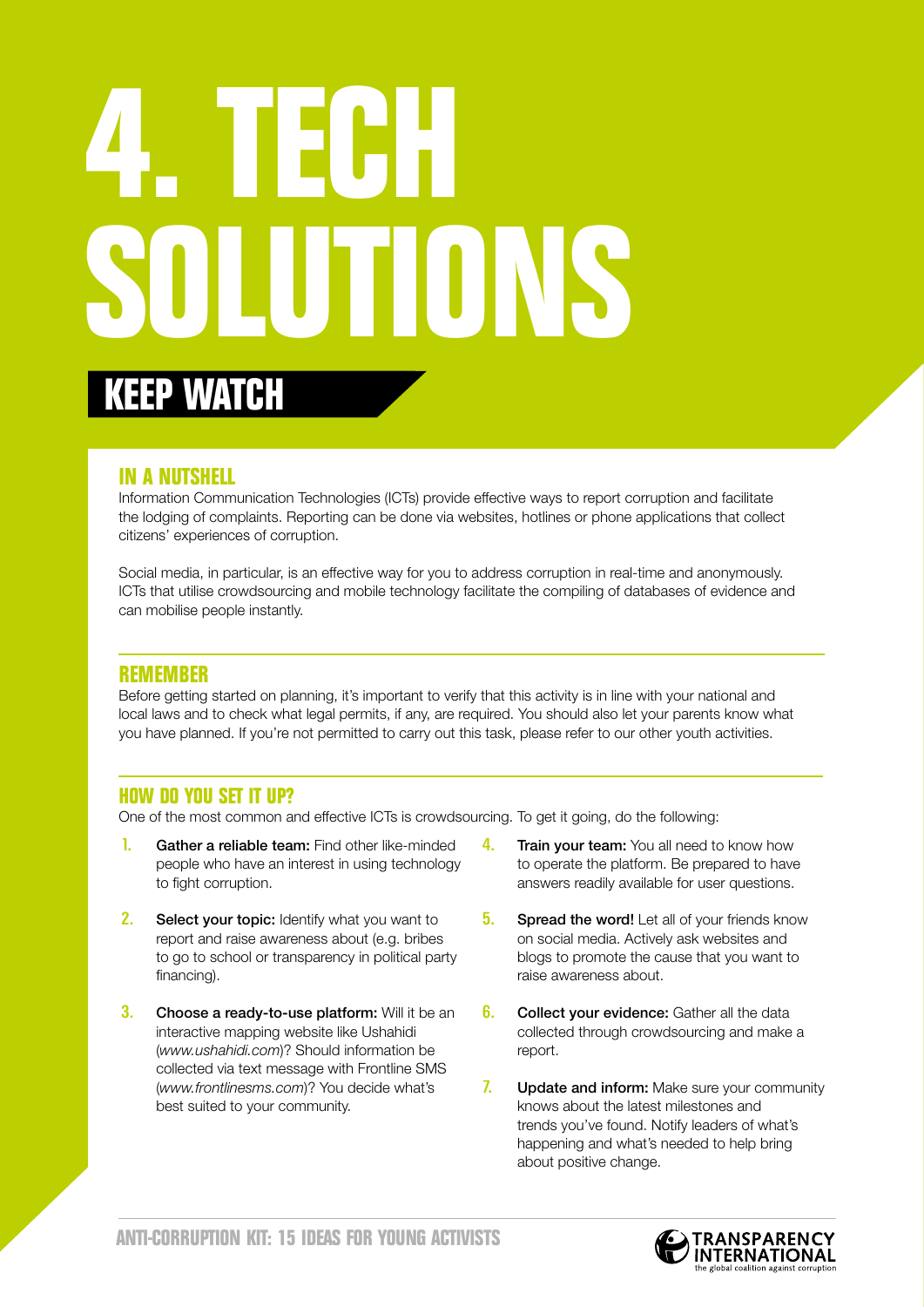- As they are often ready-built and free to use, ICTs can be a very cost-effective tool in meeting your anti-corruption goals.
- It's a quick way to collect information, especially reports of corruption.

#### **You can make it happen**

Make sure you're in a political environment that is enabling (that is, promotes and protects free speech).

#### **What are the limitations?**

- There is the potential for misuse of ICTs. For example, they can be used to disseminate misinformation and incite violence. Ensure that you have the means and access to shut down the platform if faced with a hostile situation.
- A huge number of the world's population is still without internet access and thus cut off from participating. Recognise this discrepancy if there is any in your community.
- There are significant security challenges associated with the use of mobile phones for reporting corruption. If the system is poorly designed or vulnerable, participants risk being identified or having their messages intercepted. To deter this, consult digital security experts and ensure that the platform you're using is secure.

*Source: Information taken from U4 Expert Answer. Find out more: [www.u4.no/publications/technological-innovations-to-identify-and-reduce-corruption/](http://www.u4.no/publications/technological-innovations-to-identify-and-reduce-corruption/)*

#### **IDEA IN ACTION India: I Paid a Bribe**

On *www.ipaidabribe.com*, citizens can report their experiences of corruption. The site received almost 22,500 reports between 2010 and 2012, some of which were picked up by the media and resulted in arrests and convictions. On the flipside, citizens can also report positive experiences they've had with honest officers.

Find out more: *[www.ipaidabribe.com](http://www.ipaidabribe.com)*

#### **Philippines: Check My School**

Check My School (*www.checkmyschool.org*) allows students to evaluate public schools across the Philippines. Students and parents are able to check that money budgeted for desks, textbooks and toilets are realised. The site also allows users to contest official data via Facebook, Twitter and text messages.

Find out more: *[www.checkmyschool.org](http:// www.checkmyschool.org)  [www.theengineroom.org](http://www.theengineroom.org)*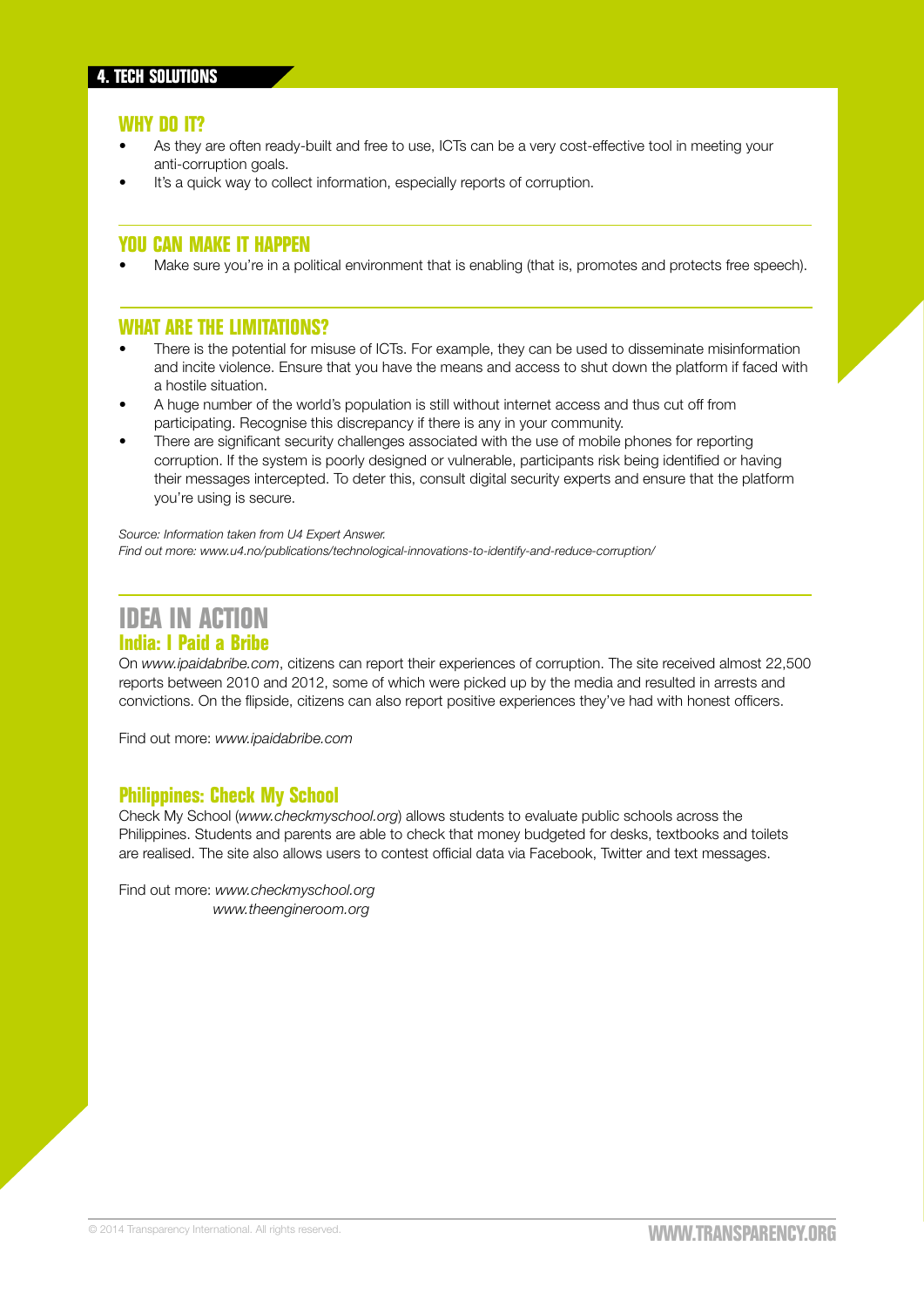# **5. Comics &**  CARTOONS **get creative**

#### **In a nutshell**

Comics have been successfully used to raise awareness about anti-corruption with young people.

Using images and text to show speech and dialogue, cartoons present concrete situations from young people's daily lives, illustrating the corruption challenges faced by so many.

Comics have an authentic feel that encourages debate in the society depicted – and can be created by those who normally have little or no access to the media or to media production.

- $\mathbf{l}$ . Consider are comics appropriate for your campaign? Have they been used in your community/country? Look at the local context and consider how the idea will be received.
- **2.** What's the story? Decide on the story you want to tell. Is it about exposing corruption in universities? A superhero saving the community from corruption? A romance about corruption coming between love? You've got the imagination – now tell the story.
- **3.** Get the kit: Making grassroots comics and cartoons is not very complicated. Pen, paper, ideas, and a way to reproduce and distribute the comics are all you need.
- **4.** Plan your design and format: All grassroots comic formats use simple, widely available duplicating methods, such as photocopying; digital printing for more than 100 copies; and offset printing for more than 200-300 copies. A printer can advise you on the best option for your project.
- **5.** Plan publication and dissemination: Comics can be converted for publication in newspapers, magazines and brochures; it's a good idea to consider this when choosing a format. They can be employed at different levels of campaigning, from peer group distribution within a local community to mass distribution around the country.

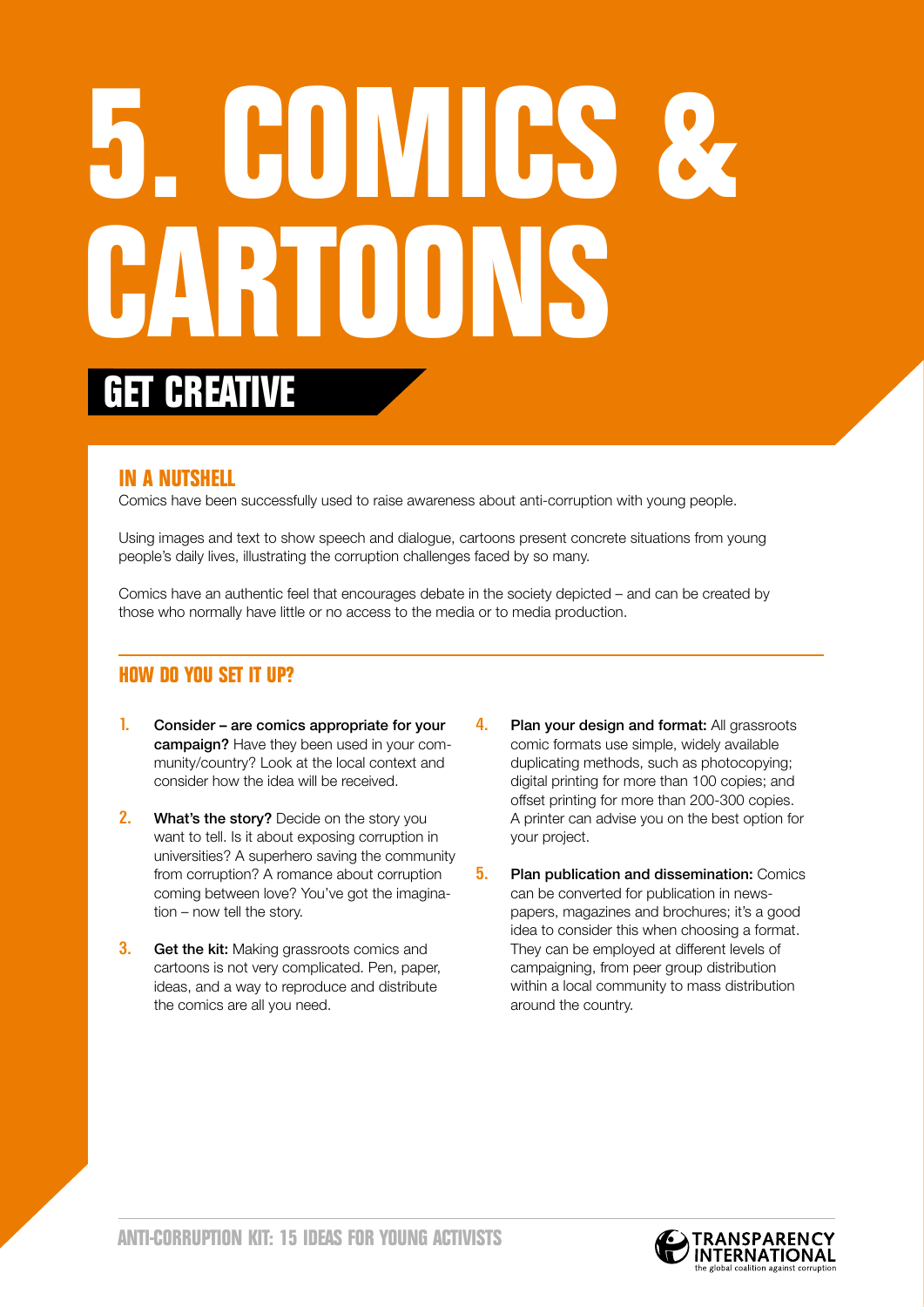- Comics are great for communicating to those who cannot read.
- Comics are created by ordinary people and activists, so they give a first-hand view of the issues facing the community. They are also a form of expression that encourages debate.
- Comics can promote communal understanding across ethnic lines. Genuine, heartfelt stories are convincing, compelling and have credibility.

#### **You can make it happen**

- Be creative! Think outside the box when illustrating a story.
- Keep it simple. It's easy to get carried away by telling a long story but readers will want it to be to the point and entertaining.

#### **What are the limitations?**

- The cost of production and distribution may be restrictive for some people. Find community sponsors who can help subsidise costs.
- While comics raise awareness about corruption and integrity, it's difficult for citizens to act unless there is a call to action. Find a way to feature the comics in a place that can be used to facilitate discussion, debate, and action against corruption.

#### **IDEA IN ACTION Bangladesh: Cartoon Competitions**

Transparency International Bangladesh organises cartoon competitions to create greater awareness and motivation among young people to stand up to corruption. It also gives participants an opportunity to communicate their understanding of corruption and to raise their voice against it. Once the winners are chosen, all cartoon submissions are featured in an exhibition for the public.

Find out more: *[www.ti-bangladesh.org](http://www.ti-bangladesh.org)*

#### **Solomon Islands: Comics against Corruption**

The Solomon Islands government, in partnership with Transparency Solomon Islands, ran a programme that used comic-style posters and comic strips in newspapers to increase awareness of corruption in the country. It encouraged Solomon Islanders to say "Naf Nao!" to corruption by reporting anyone they believe to be involved in corrupt practices.

The comic was timed to coincide with International Anti-Corruption Day on 9 December. Each comic told the story of average Solomon Islanders in everyday situations, and how their lives can be deeply affected by seemingly simple acts of corruption. The campaign covered the topics of bribery, favouritism, misuse of funds and what you can do to stop corruption. The series of anti-corruption comics ran in all three of Solomon Islands' major newspapers – and was even available as a pull-out poster insert in the *Solomon Star*.

Find out more: *[www.ramsi.org/media/news/anti-corruption-comic-hits-the-streets.html](http://www.ramsi.org/media/news/anti-corruption-comic-hits-the-streets.html)*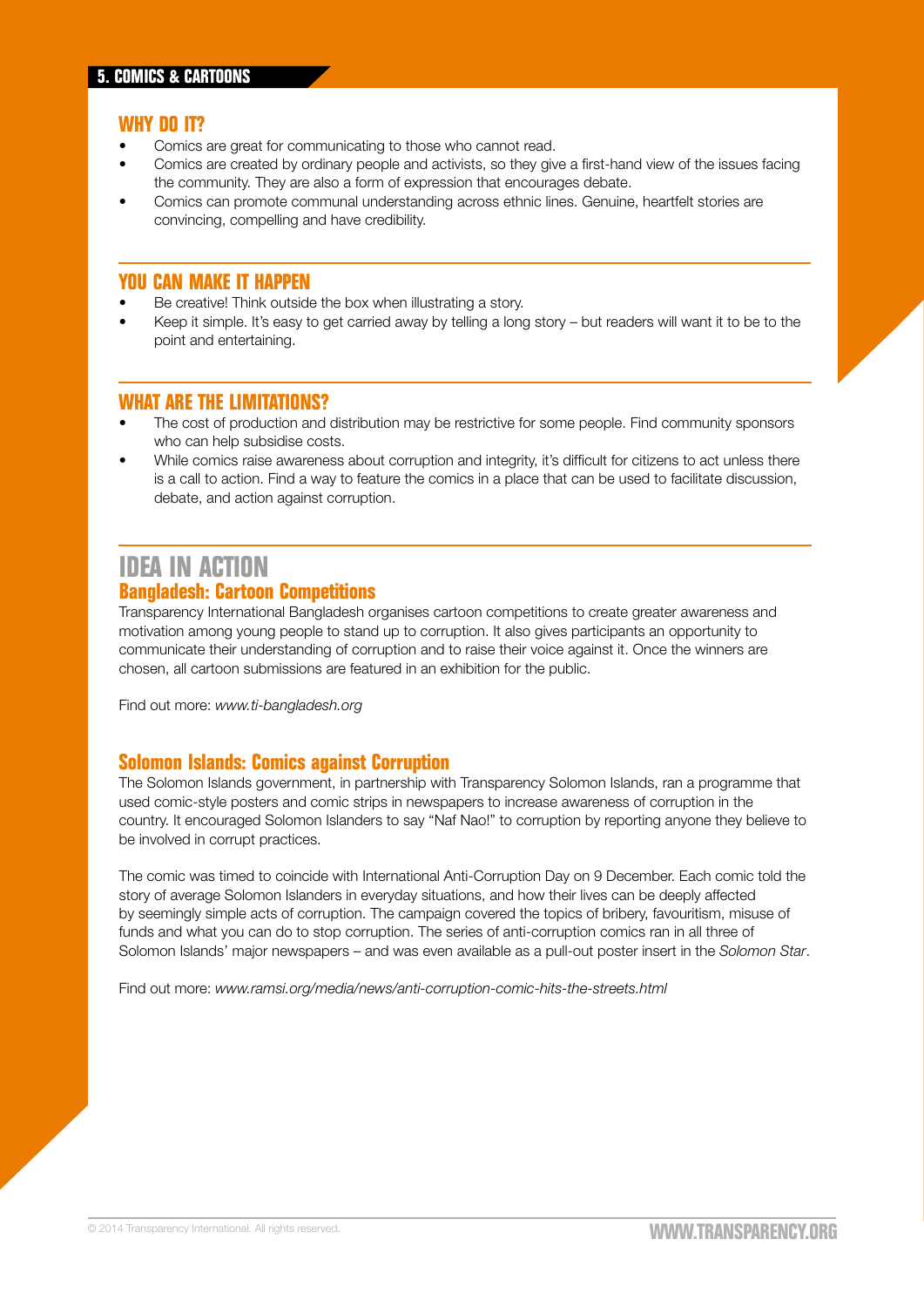# **6. Theatre & DRAMA get creative**

#### **In a nutshell**

Are you ready to put integrity centre stage? With a thoughtful performance, you can do just that – and there are several ways to make it happen.

Popular theatre can be used to empower citizens with new knowledge about societal forces that affect lives as well as ways to improve their own communities.

Whether you're an amateur or professional, performing on the street or at the opera, you get to choose the best way to get your community interested and talking. Will you use actors or puppets? Is it a musical, a comedy or a poetry slam? Improvised or choreographed? The options are endless – and are guided by your creative control.

- **1.** Choose a goal: Should you raise awareness about corruption in the country, in a particular sector or at your school? You decide.
- 2. Gather your team: Find a few actors and theatre-goers who are eager to help you put on the production (e.g. from your school, neighbourhood, or a local theatre). If there are no professionals, recruit some friends and classmates to take part in your play.
- **3.** Pick a show: Select or create a play, musical or dance performance that you want to perform. Decide if the play should have the audience interact with the actors or have them only observe.
- 4. Set the date: Pick a location and set a date. Possible venues can be the local theatre, a community space or the street.
- **5.** Look for sponsors: Find local businesses and organisations that support your cause and want to be seen supporting it. Negotiate whether they can contribute to costs, promotional materials, or stage props, among others.
- **6.** Practice makes perfect: Schedule frequent rehearsals with cast and crew. If the actors are not professional, do a dress rehearsal before the opening for a small group of family and close friends to help combat nerves before performing in front of a larger audience.
- 7. Promote your performance: Use your networks to advertise your performance at least a month in advance. Have your sponsors spread the word as well.
- **8.** It's show time! Premiere your performance and gather a list of lessons learned post-production. Adapt them to future shows and record the performance for upload to social media and the web. Finally, be sure to take a well-deserved bow for your hard work!

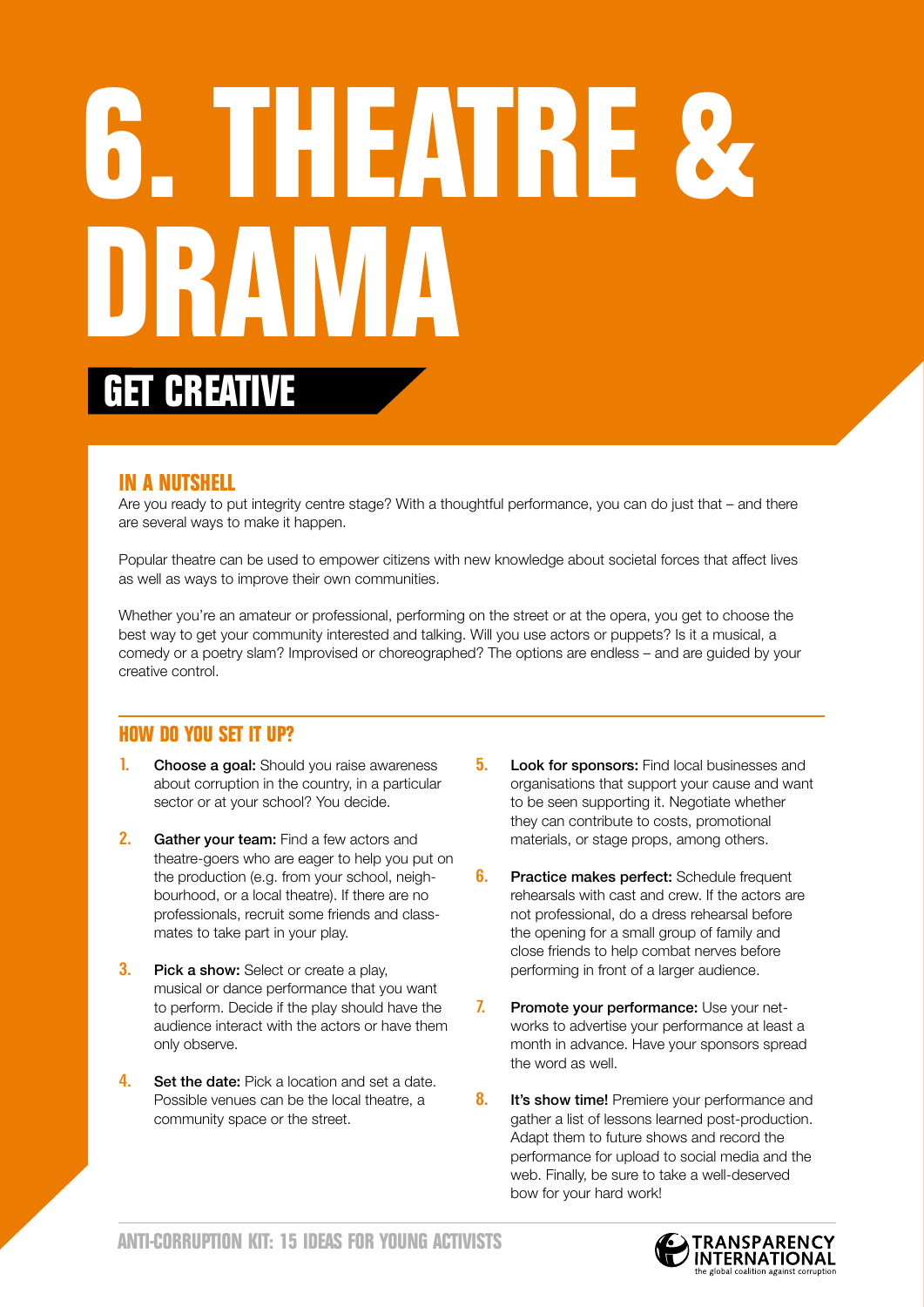- Theatre is a powerful way for people and communities to share their experiences, generate conversation, and enable new insights to emerge. Through theatre, both performers and spectators can engage with difficult issues in a safe space.
- Theatre is an ideal instrument to raise awareness about corruption potentially reaching many who may not otherwise be receptive to or receive anti-corruption messages and education.

#### **You can make it happen**

- Dramatic performances are most effective when they use artistic practices that are culturally appropriate.
- A clear pre-requisite is the availability of local, technical capacity to develop, conduct and evaluate the show.

#### **What are the limitations?**

- Most awareness-raising tools have limits in fighting corruption and achieving change in real life. After watching a performance, people then need to use the knowledge they've gained for real change to occur. This means that you need to use other methods to complement and reinforce your message, which can include facilitating a discussion after the performance to hear how the audience would stop corruption.
- Gathering support in terms of audiences and sponsors requires a big investment in time (on top of the time spent in organising and rehearsing the performances). Give yourself enough time to find investors, but don't be discouraged if some businesses or individuals say no. There are many anti-corruption advocates wanting to help your cause.

#### **IDEA IN ACTION Morocco: Umbrellas of Integrity**

Drummers and dancers filled the streets of Casablanca as part of International Anti-Corruption Day festivities organised by Transparency Maroc. In a youth led project called *Paroles Urgentes*, or fast words, to raise awareness about corruption through music, dance and theatre hundreds of people turned out to support this message. Part of their performance was a participatory theatrical piece – which included distributing umbrellas of integrity to the crowd as it grew bigger to "shield them from the rain of corruption."

#### Find out more:

*[blog.transparency.org/2012/12/14/beating-bribery-international-anticorruption-day-in-morocco/](http://blog.transparency.org/2012/12/14/beating-bribery-international-anticorruption-day-in-morocco/)*

#### **Papua New Guinea: Staging an Election**

Around 80 students made up much of the audience for a play carried out by the Understanding Corruption through Drama Troupe, based in the PNG capital Port Moresby. Its performance highlighted challenges during the elections. Lively discussions followed, demonstrating that the audience understood the play's messages and underlying themes. When asked if PNG citizens have the right to ask their member of parliament on how their money is being spent, a student answered yes, explaining that this was because it was their money. "Everybody pays taxes," he said.

Find out more:*http://[issuu.com/transparencyinternational/docs/annual\\_report\\_2010/66](http://issuu.com/transparencyinternational/docs/annual_report_2010/66)*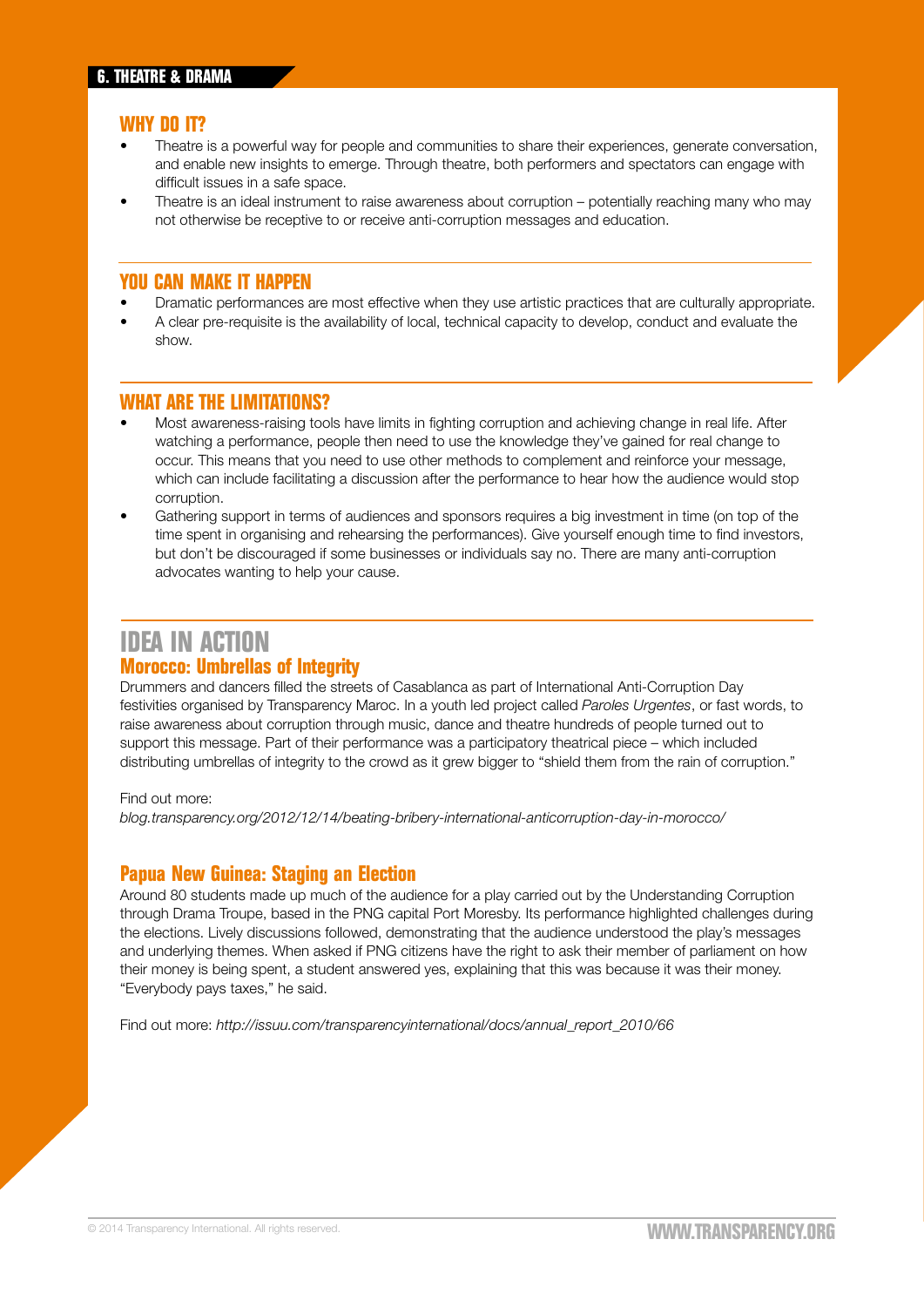# **7. Board Games get creative**

#### **In a nutshell**

In the modern world, games are increasingly at the heart of the way we work, learn and play.

Games and sports are a valuable form of education – even for serious topics like corruption. They develop knowledge, attitudes and values, and can be highly effective in encouraging teamwork and collectivism.

Game playing is a tool many educators use to teach about integrity and corruption. Board games in particular provide cost-effective, hands-on experiences for participants while encouraging collaboration and open discussion about the game's subject matter.

- **1.** Define the basics: For the board game, decide on your target audience(s) and the context for playing the game.
- 2. Design, plan, budget: Be aware of time needed to implement the planning stages. Questions to consider: What materials will the board and game pieces be made of (paper, durable cardboard, plastic, etc.)? How many need to be made and at what cost?
- **3.** Get support: Approach businesses and organisations that may want to help fund the game. Negotiate the terms (i.e. if they can't offer enough to cover the costs to make the game, ask them to sponsor the dissemination of it).
- 4. Test your idea: Implement your plan and test the game with a focus group before taking it to your target group. During the trial phase, ask players if they are unsure about the concept and be sure that all questions are answered in the game's accompanying "how to play" sheet.
- **5.** Promote the game! Share with friends and the community and consider hosting a tournament or posting the game online so others can replicate it.

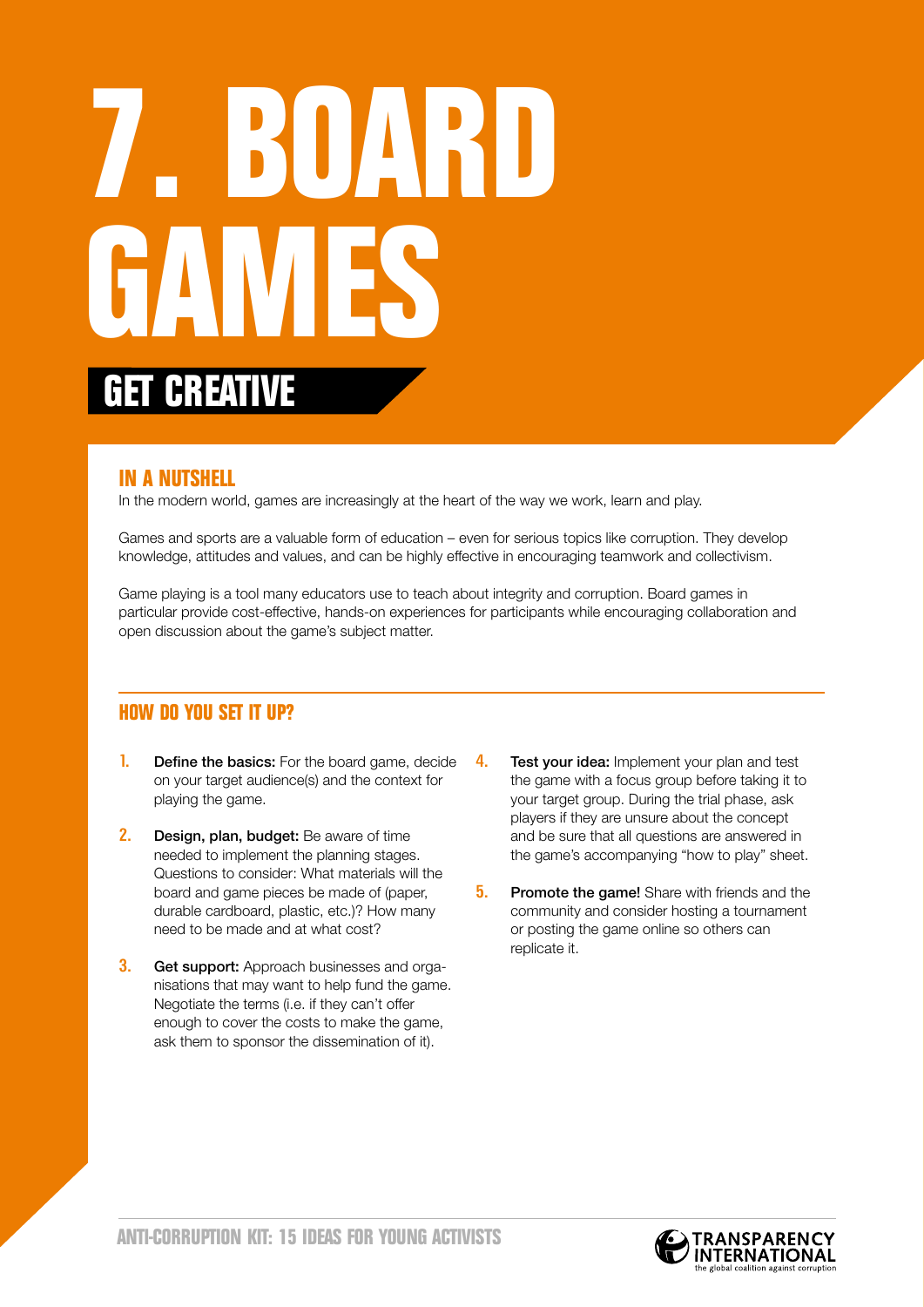- Games cut through student boredom and disinterest. To some, they can even offer learning in camouflage.
- Games can accommodate many different types of learning styles.
- Games are great vehicles for "learning by doing" and can be an excellent way to test knowledge and reinforce practical skills.

#### **You can make it happen**

- Educators need to grasp the links between the game and the lessons of the game. This isn't just about using up student time; there are meaningful ideas at play here.
- Games need to be both enjoyable and useful. One out of two isn't good enough.
- Games need to raise insightful questions about the issues at hand and players should be encouraged to engage intellectually with the ideas of corruption and integrity.

#### **What are the limitations?**

- Board games require considerable planning for creating the layout, instructions and rules. Give yourself enough time to produce a well thought-out game.
- Depending on the materials used to make the game, costs can add up quickly. Consider fundraising to alleviate costs.

#### **IDEA IN ACTION Playing for Rights**

Amnesty International created a simple board game to educate youth on human rights – with players becoming groups of refugees planning their escape to freedom. The only equipment needed was print-outs of playing cards on A3 paper, a watch, crayons and pens.

While the theme is not focused on corruption, the downloadable board game can be adapted to the integrity agenda. You can create corruption challenges where players choose what they would do when faced with certain situations and earn points based on their answers. Participants gain an introduction to corruption as well as a better understanding of how to combat it.

Find out more: *[www.amnesty.org.uk/resources/activity-great-escape](http://www.amnesty.org.uk/resources/activity-great-escape)*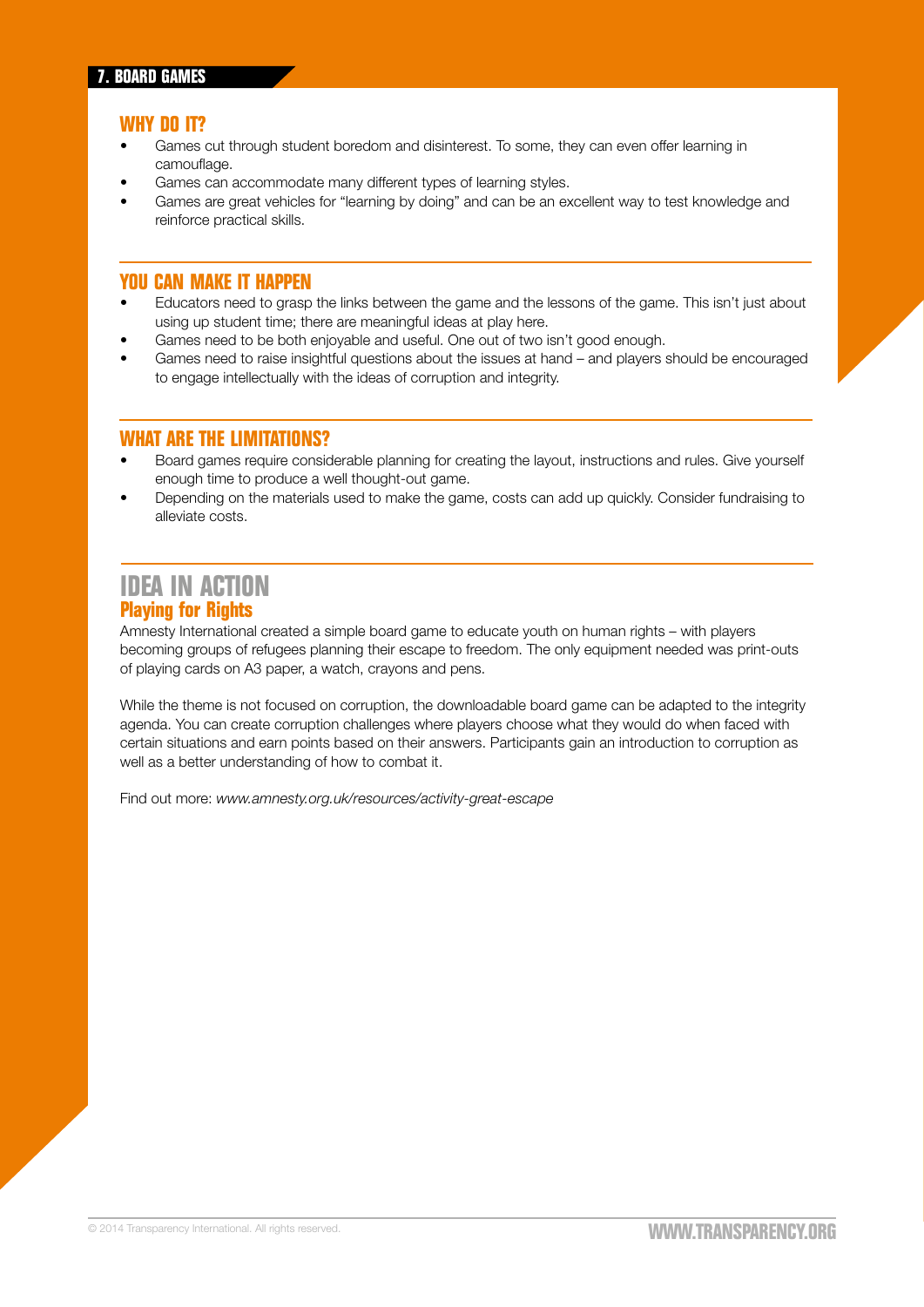### **8. Sports get creative**

#### **In a nutshell**

What's your favourite sport? From running against corruption to scoring a goal for transparency, you can raise your community's anti-corruption awareness through any sport you want.

Anti-corruption education through sports creates a fun, outgoing and effective means of reaching young people with messages of integrity. And better yet – it's all done outside the classroom.

#### **How do you set it up?**

- **1.** Start planning: Plan the event at least three months in advance. Form a committee and delegate roles. Decide on the message you want young people in your community to learn. Prepare a detailed work plan and set up a feasible budget.
- 2. Select a venue: At least two months before the event, choose a venue. If holding a race, identify the most suitable route. Notify police/ traffic management, first aid providers and city managers.
- **3.** Team up! Six weeks before the event you should be advertising and getting teams to register. Ideally, you are looking for organisations such as companies, churches, government departments and educational institutions.
- 4. Get equipped: Before the event starts, be sure that items like water supplies, tents and sound equipment are available.

#### **Why do it?**

- It's a great way to include sports lovers and to be active.
- It's an opportunity to raise your organisation's profile as an effective community organiser.

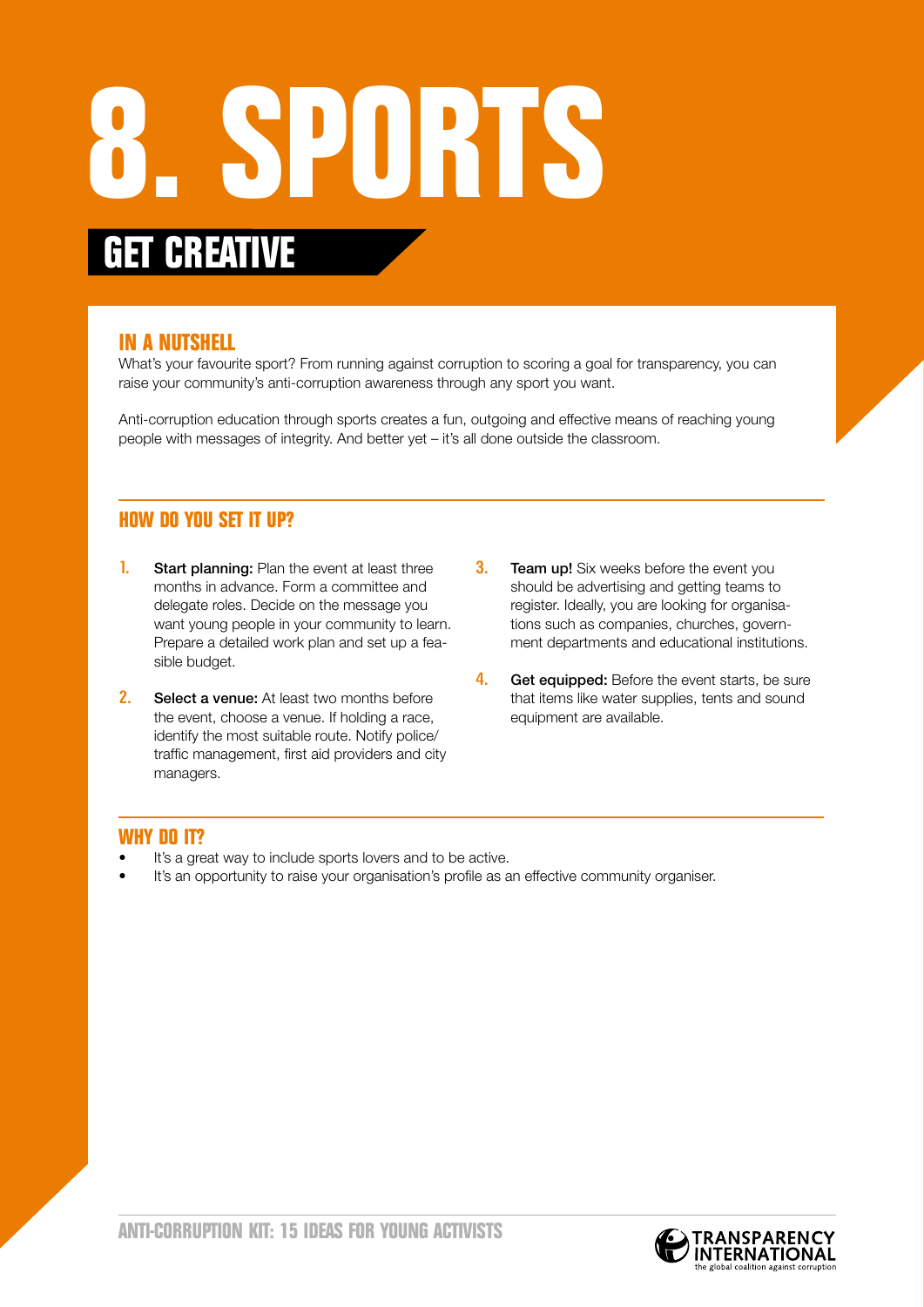#### **You can make it happen**

- Good planning: Make sure this incorporates the safety of participants.
- Strong networking: Success is dependent on strong partnerships.
- Clear focus: You must have a clear focus for the event, with simple but strong key messages (e.g. "Kick corruption out of schools" or "Batting for transparency in politics").

#### **What are the limitations?**

- Sporting activities often involve limited numbers, so the reach is not great. As you gain experience, consider initiating a larger event with multiple schools or universities acting as co-hosts.
- While sports can raise anti-corruption awareness, it only scratches at the surface of the complicated issue and does not provide in-depth information. Be sure to include a discussion on corruption's effects and how anti-corruption efforts by young people can help stop it.

#### **IDEA IN ACTION**

#### **Afghanistan: Kabul's Corruption Marathon**

Afghan youth Tariq Eqtidari uses marathons to fight corruption. He sees sport as the best way to spread awareness among Afghan youth, so he organised his first big marathon against corruption. The team was able to gather around 500 young Afghan boys and girls in one of Kabul's many dusty streets. Their message was loud and clear: "Don't pay or accept bribes". The participants did not run a long distance, but a large crowd noticed the group. Eqtidari also involved local radio stations in his campaign, which then covered the marathon live and interviewed participants. This outreach helped them convey their message to an even larger audience.

Find out more: *[www.dw.de/afghans-marathon-efforts-to-fight-corruption/a-16632624](http://www.dw.de/afghans-marathon-efforts-to-fight-corruption/a-16632624)*

#### **Kenya: Show Corruption the "RED CARD"**

By using soccer as an educational tool, the 'Show corruption the "RED CARD"' programme strives to attract young people to help them learn about preventing corruption. During the football games, cones labelled with corruption drivers (including greed, bribery and nepotism, amongst others) blocked the path of players. If a player stepped on a 'corruption cone', their team was punished with 20 star jumps for committing an act of corruption and a point was awarded to the opposing team. The aim of the game is to illustrate that corruption penalises the majority and stands in the way of achieving your ambitions.

Find out more: *[vijanaamanipamoja.webs.com/](http://vijanaamanipamoja.webs.com/)*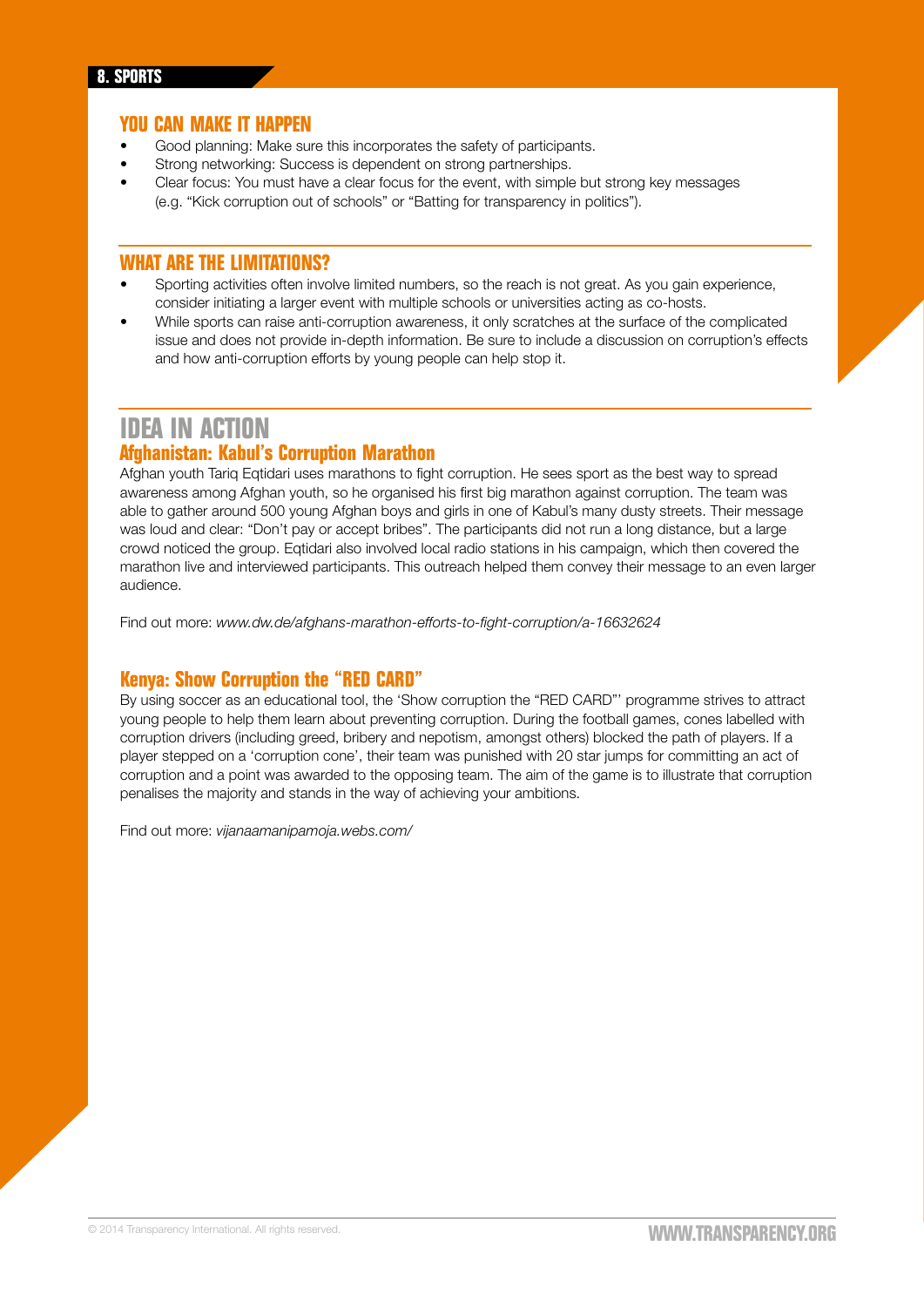# **9. Youth Groups mobilise**

#### **In a nutshell**

Throughout the world, groups of young people are coming together to, in one voice, share their disapproval of corruption. These groups are found at local and national levels.

Different groups have different goals, but one trait in common: a willingness to talk openly about their opposition to corruption and raise awareness about its adverse effects on a society.

Organisations can be formed with an ongoing plan in mind, or for the sake of a one-off event or a single issue.

- **1.** Question time: Before you jump into the world of designing programmes for young people, ask yourself some questions first. For example, could you use an existing group or network to help young people in your community? What is the biggest corruption issue for young people today? What's the real cause of the problem? What can be done about it?
- 2. Consider collaboration: Just like "adult" organisations, youth groups can vary in size and purpose in all sorts of ways. What's more, it may be appropriate for youth groups to work as an adjunct of an existing institution, such as a church, school or sports club.
- **3.** Ask a friend: You may already know what type of group you would like to form. But at the very least, you'll want to ask your friends and other young people how they feel about that issue. Ask direct questions, such as what sort of organisation should you form? Where should it be based and how often should it meet? How should you attract members? What should the goals of the group be?
- **4.** Remember logistics: You will also need to consider logistical issues about the running of the group. Think about things like – how can the group be resourced? How do you obtain and maintain those resources? What are the training requirements for new group members? How does the actual work of the group get undertaken? How is success shared, celebrated and replicated?

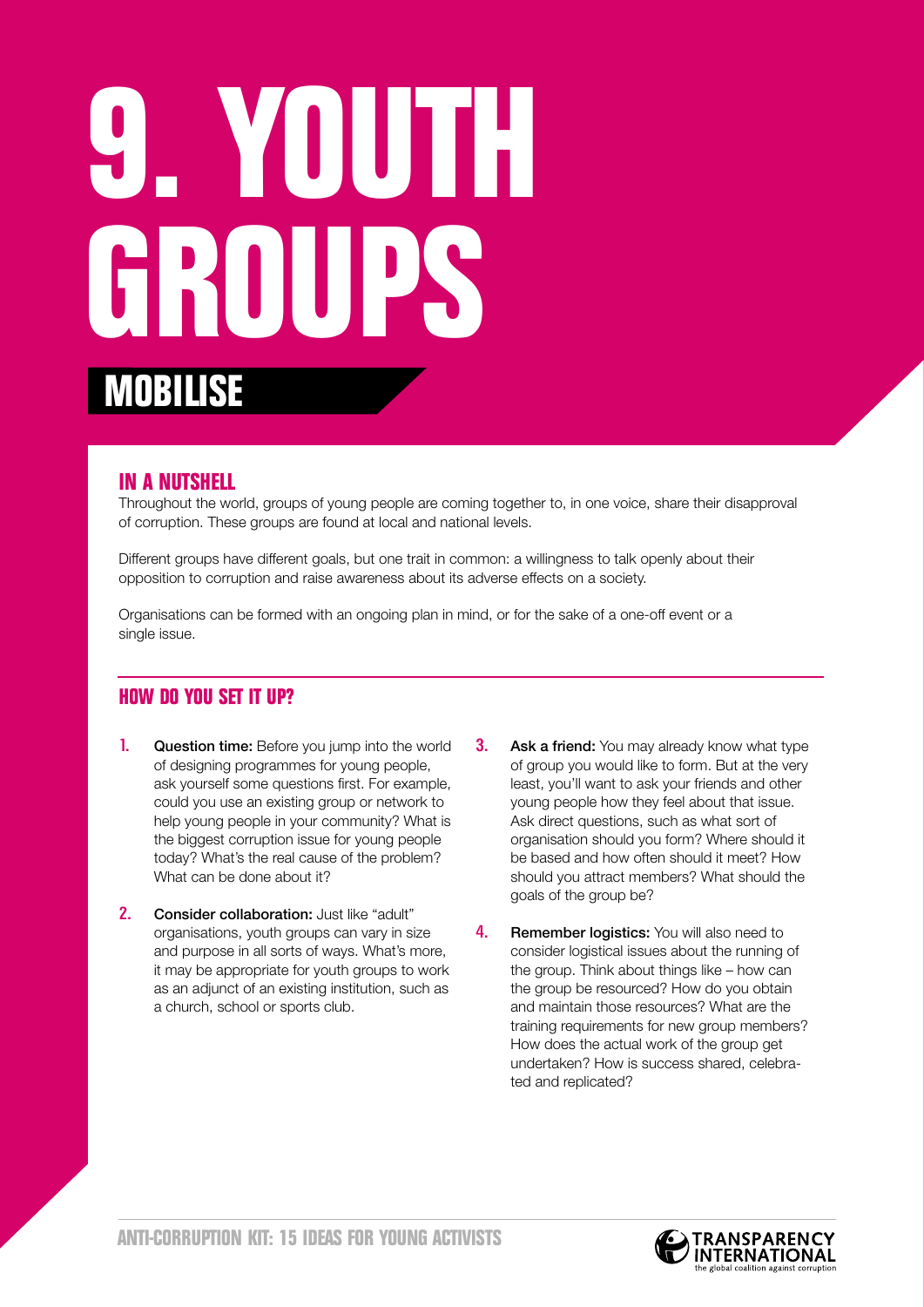- Healthy communities flourish when all members of those communities are listened to and engaged with – and this includes young people.
- Youth groups provide a healthy, socially productive outlet for young people to meet one another and fight for change.
- Youth groups create a culture of civic leadership for young people.

#### **You can make it happen**

- When attracting members, look for people with the skills and passion you need to make the group succeed.
- Don't be prescriptive allow group members to speak out about their own experiences and develop an agenda that is relevant to them.

#### **What are the limitations?**

- Members may not have spare income and will find costly activities off-putting. Be sure to have affordable activities so that everyone can participate.
- Many young people may be committed to other similar groups and movements. To gain and maintain interest in your group, promote what's different about it and keep member responsibilities feasible, not overbearing.
- Organisations require a large investment of time, energy and commitment. Be sure to find a dedicated group of friends and participants that you can rely on to make sure the youth group runs efficiently.

#### **IDEA IN ACTION**

#### **Paraguay: Youth for Change**

*Reacción Joven de Cambio*, or Youth Change Reaction, is a youth group with members between 15 and 26 years old. The movement promotes initiatives to raise young people's awareness about corruption. In 2012, the young activists implemented the Transparency Talks Project, which included workshops for student leaders in secondary schools across three cities to strengthen their efforts to fight corruption in Paraguay.

Find out more:

*[www.worldbank.org/en/news/feature/2013/05/30/jovenes-por-un-paraguay-mas-transparenteq](http://www.worldbank.org/en/news/feature/2013/05/30/jovenes-por-un-paraguay-mas-transparenteq)*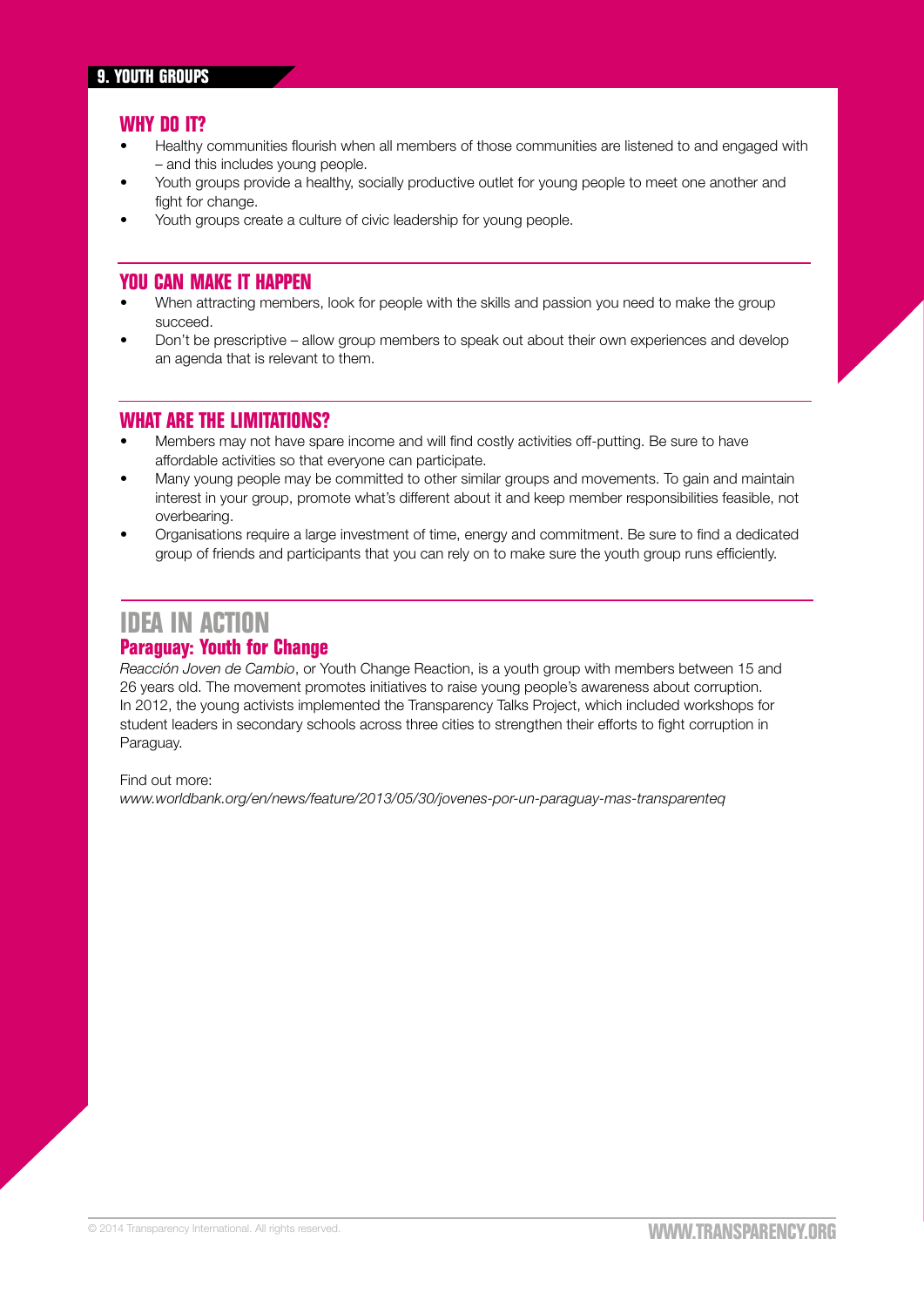## **10. Integrity Camps mobilise**

#### **In a nutshell**

Fighting corruption doesn't have to be serious business. With integrity camps you can get friends and students together to take on corruption.

Organising a camp is an unconventional way to gather peers from schools or universities together to take part in fun outdoor activities. Camps can be one-day or as long as time permits.

#### **How do you set it up?**

- **1.** Start planning: Plan your integrity camp. Decide if it should be held off campus to provide students with a change in scenery.
- **2.** Get permission: Discuss the proposed camp with your school or university leadership (e.g. a principal or faculty leader).
- **3.** Identify outcomes: Decide what you are aiming to achieve at the camp and secure a date. Decide on a venue.
- 4. Logistics checklist: Plan all camp activities with your organising team: venue location, costs, legal requirements, transportation, accommodation, and staffing roster.
- **5.** Find experts: Develop your activities with an anti-corruption agenda in collaboration with an experienced teacher. Consider bringing anti-corruption experts, officials and activists on board.
- **6.** Be creative! Ensure all activities are participatory and include competitions, use of arts, sports and/or games.

#### **TIPS FOR SUCCESS Logistics**

At least one month before the camp: Finalise your camp activities, curriculum, rosters, equipment and so on. You will also need to supply information to students, parents, teachers and staff; organise rosters and activities; brief attendees on everyone's role at camp; and create a camp booklet.

**During camp:** Abide by the rules and responsibilities. Reinforce camp policies, but have fun!

After camp: Get feedback from students and evaluate the camp. Write thank you letters to volunteers and organisers. Publicise the camp through networks and media. Decide if your community is ready for an annual camp, and if so, start brainstorming the next event!

**Anti-Corruption Kit: 15 ideas for young Activists**

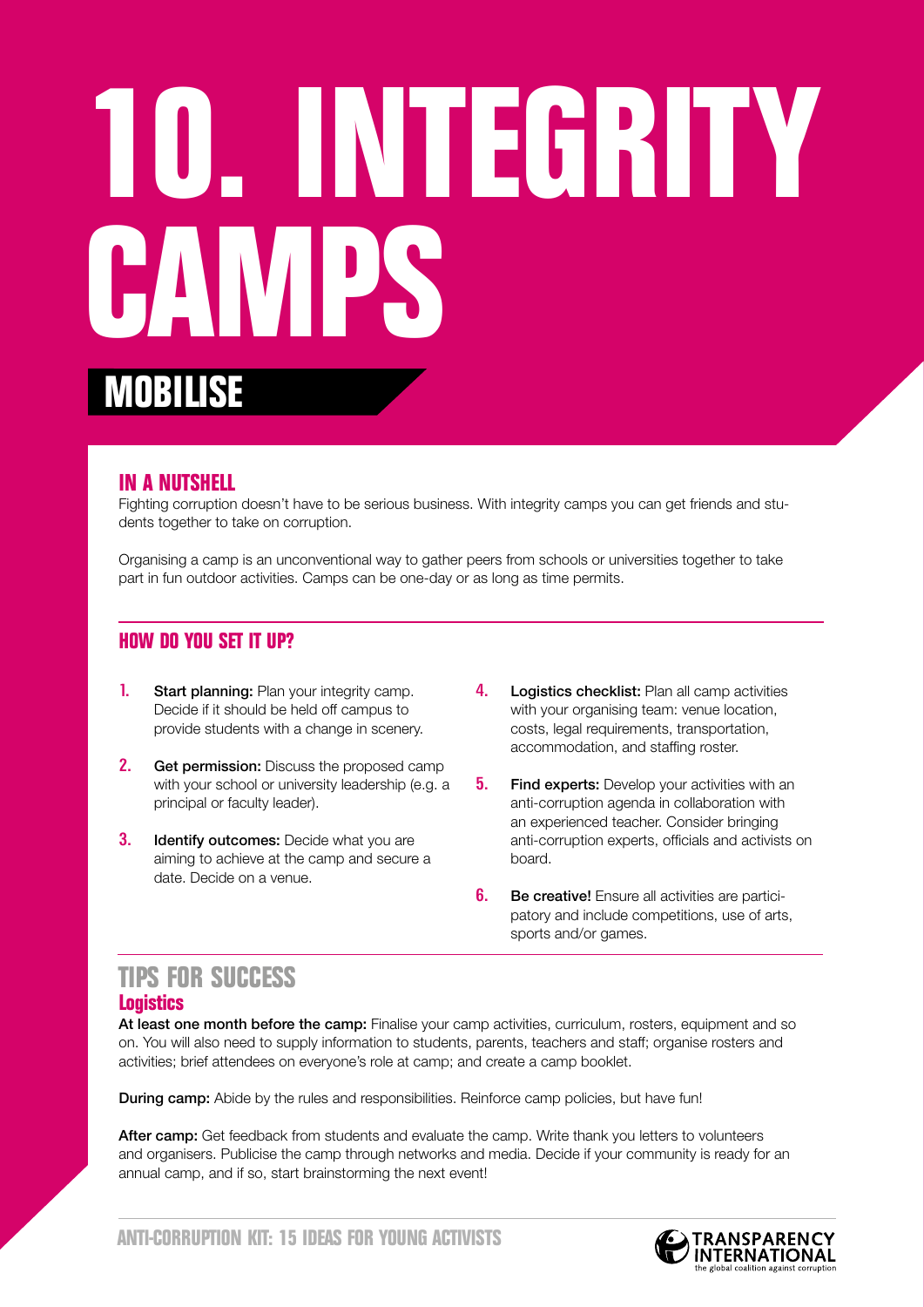- Education is effective more effective than awareness-raising for instilling values and attitudes, transmitting knowledge and changing behaviour.
- Integrity camps are a great way to present this information they are designed to be both fun and educational.

#### **You can make it happen**

• Ensure you work closely with teachers, educational authorities and the educational community to obtain support for your programme.

#### **What are the limitations?**

- For camps lasting longer than one day, money needs to be raised to deliver information and educational programmes. Find local sponsors to help alleviate costs, which can include providing food and drinks, tents, or money.
- Camps require lots of logistical planning and support from your university or school. Ask a teacher or school official to act as a leader and mentor throughout the process.

#### **IDEA IN ACTION Cambodia: Empowered and Inspired**

One hundred and thirty young people from Cambodia gathered in the country's capital to learn innovative ways to promote anti-corruption. The camp, organised by Transparency International Cambodia, featured speakers from the Anti-Corruption Unit, lawyers specialising in transparency, media producers and prominent youth leaders.

Inspired and ready to take on corruption, campers planned how to engage people in their own communities. They also discussed hosting a workshop open to all ages to help others learn about fighting corruption in the country.

Find out more: *[blog.transparency.org/2013/02/06/ti-cambodia-youth-camp-in-pictures-empowering-young](http://blog.transparency.org/2013/02/06/ti-cambodia-youth-camp-in-pictures-empowering-young-people-to-join-the-fight-against-corruption/comment-page-1/)[people-to-join-the-fight-against-corruption/comment-page-1/](http://blog.transparency.org/2013/02/06/ti-cambodia-youth-camp-in-pictures-empowering-young-people-to-join-the-fight-against-corruption/comment-page-1/)*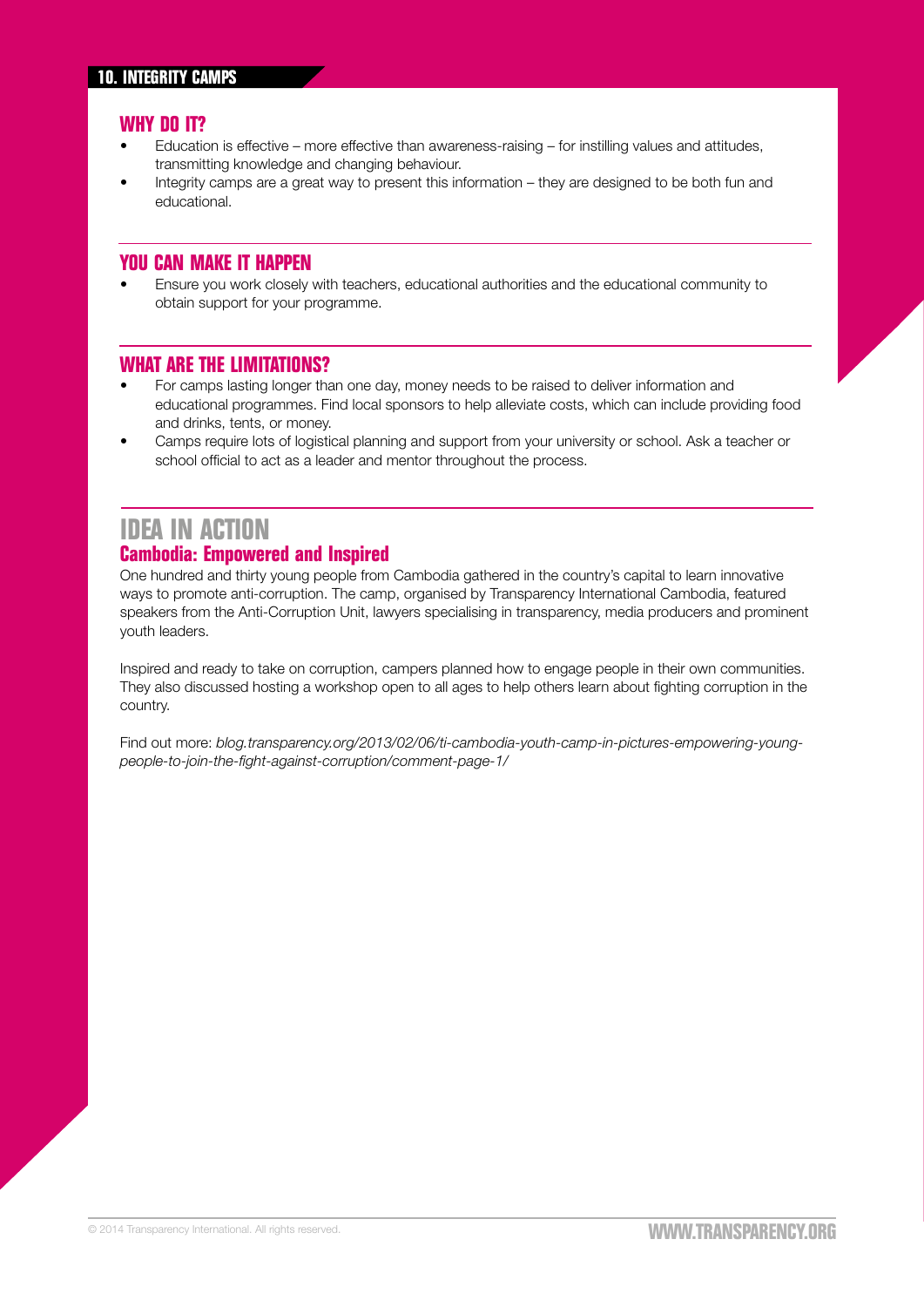## **11. "Zero" Bribes mobilise**

#### **In a nutshell**

The "zero currency" note is a visual aid that encourages people to say "no" to corrupt officials and to expose where and when bribes are demanded.

The concept originated in India where it was known as the "zero rupee" movement and has proven a formidable tactic in fighting corruption. Here's how it works: when asked for a bribe, you "pay" with a bill that resembles real currency, but is actually fake paper money that includes anti-corruption messages.

#### **Remember**

Before getting started on planning, it's important to verify that this activity is in line with your national and local laws and to check what legal permits, if any, are required. You should also let your parents know what you have planned. If you're not permitted to carry out this task, please refer to our other youth activities.

- 1. Take a moment to consider if this is right for you: Has it been done in your country before? Would using "zero currency" risk your personal safety? Ask adult activists for their thoughts.
- 2. Gather supporters: Bring together friends and family members who may want to take part. The larger the group, the more effective the "zero currency" notes become.
- **3.** Get the materials: Download the "zero currency" for your country through the website www. zerocurrency.org.
- 4. Multiply! Where possible, produce doublesided, full colour notes. The more realistic they look, the more surprised your target will be when you hand them the note!
- **5.** Build momentum: Encourage others to distribute "zero currency" notes. Spread the word at school, university, or by putting up a stand in the city.
- **6.** Plan into action: When asked for a bribe by anyone, give him or her a "zero currency" note.
- 7. Share your success: Publicise the campaign and encourage as many people as possible to take part.
- 8. Speak out: Consider reporting the person who asked you for a bribe.

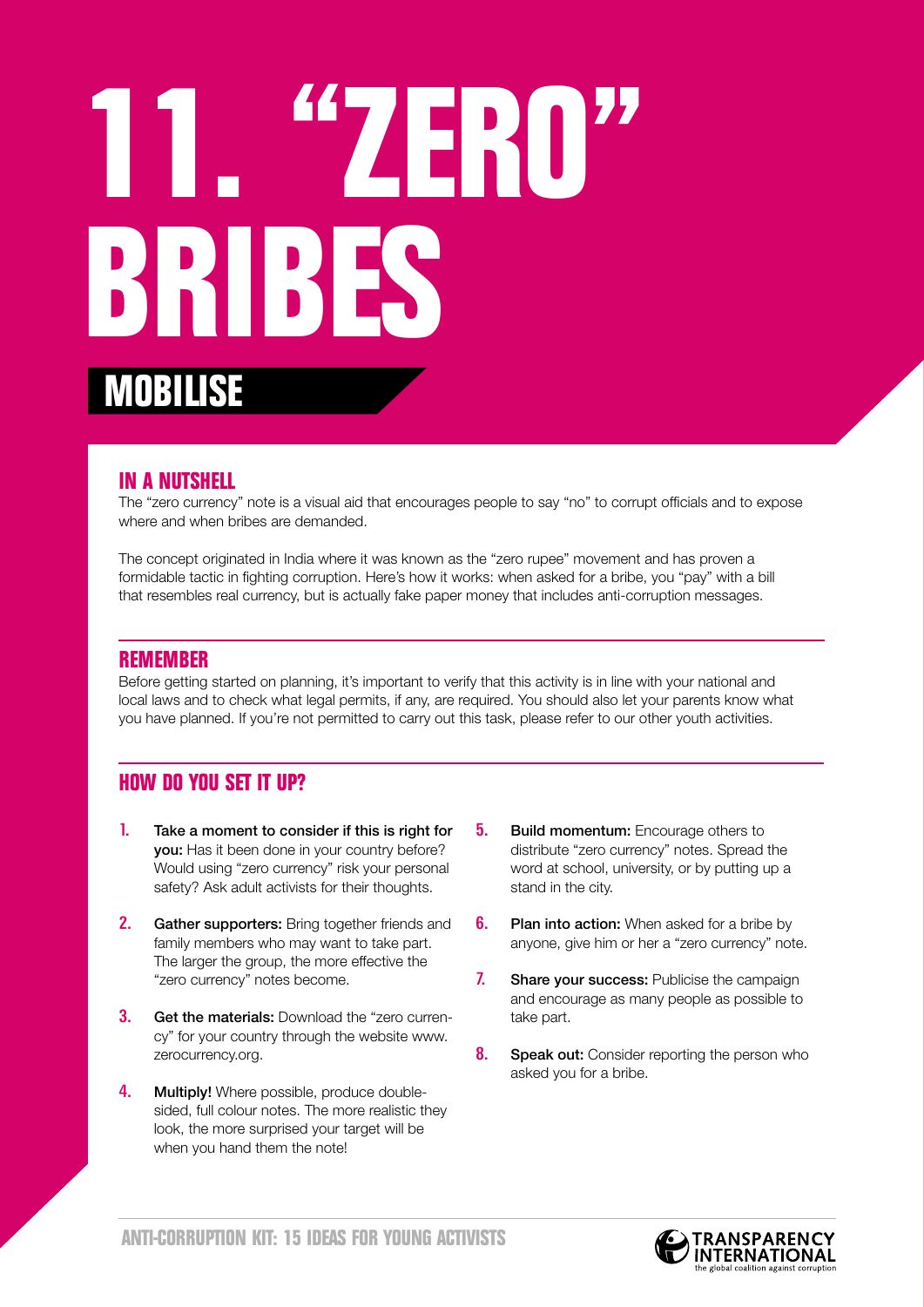- "Zero currency" is a simple, inexpensive tool that anyone can use.
- It is a non-violent, yet assertive, symbolic gesture that immediately signals to a beneficiary of bribery that you believe bribery is unethical and illegal, and you're not participating in it. You are leading by example – as you should!
- The "zero currency" note doesn't "name and shame" people who bribe, but it does send them a strong message, without using words, that bribery is wrong. The notes may be valueless, but they are not worthless. They are a powerful symbol.
- Using non-violent tools to fight corruption invites less retaliation.

#### **You can make it happen**

- First look at the local context and consider how the idea will be received.
- The success of tools like the "zero currency" note lies in people's willingness to use them. If you're the only one using it in a city of millions, the gesture might be overlooked.

#### **What are the limitations?**

- Depending on how much interest there is around "zero currency" notes, paper and printing costs can add up quickly. Consider fundraising options to mitigate costs whilst promoting your efforts simultaneously.
- The potential recipient may not accept your note and may be hostile to your gesture of noncompliance. In this situation, do not rely on the notes – and advise others to do the same. Be prepared with a backup plan that ensures your safety.

#### **IDEA IN ACTION India: The "Zero Rupee" Movement**

The "zero rupee" note was created by an Indian physics professor who was harassed by endless extortion demands. He handed out the "zero rupee" notes as a polite way of saying "no" to officials who held out their hands.

Printed on the note was "Eliminate Corruption at all levels" and "I promise to neither accept nor give a bribe". When a corrupt official suggests to a citizen that they should pay a bribe to get something done, the citizen can hand over the "zero rupee" note and its effects have taken hold. The Indian NGO 5th Pillar has now distributed more than 1 million bills in five languages since 2007.

Find out more: *[www.5thpillar.org/programs/zero-rupee-note](http://www.5thpillar.org/programs/zero-rupee-note)*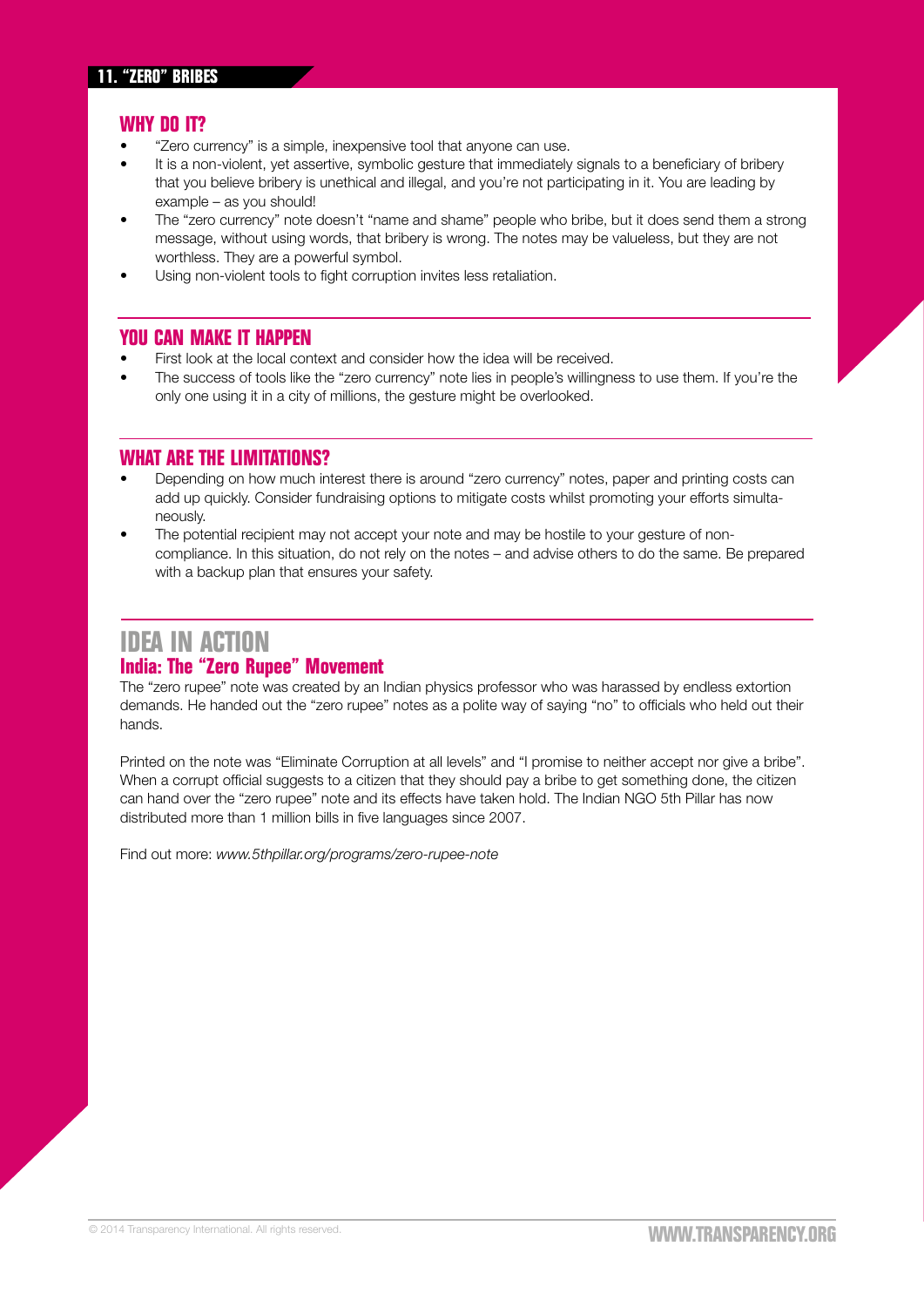### **12. Protests mobilise**

#### **In a nutshell**

Protest events are a way for citizens and groups to come together in public as a display of large scale support or opposition for a particular issue. Protests, marches, demonstrations and rallies can be a powerful tool for anti-corruption campaigners.

#### **Remember**

Before getting started on planning, it's important to verify that protest marches are in line with your national and local laws and to check what legal permits, if any, are required. You should also let your parents know what you have planned. If you're not permitted to carry out this task, please refer to our other youth activities.

- 1. Build a core organising group: Protests require a lot of planning, and this is best done with a team. What logistics do you need to worry about? Think about media, permits, equipment, safety, transport and signs.
- **2.** Define your message: Move ahead in steps. Protests are used to communicate short, simple messages. What's the slogan or motto that best describes your campaign? Make it catchy.
- **3.** Pick a time and location: When and where you hold a protest will help determine who can come. The circumstances of the date and location are often important. It is common to march on days of national or historical significance.
- 4. Notify the authorities: Think about who needs to be notified. This may include police, local government and school or university authorities.
- **5.** Organise permits: You may also need specific permits or formal permissions. If your protest is within your school, ask administrative or senior staff what you need to do.
- **6.** Round up volunteers: Gather as many people as you can to help out on the day. Create a phone tree to make getting the message out as easy as possible.
- 7. Spread the word: A protest depends on public awareness. Create as much publicity as possible to swell your crowd! Think about social media and word-of-mouth campaigns to do this.

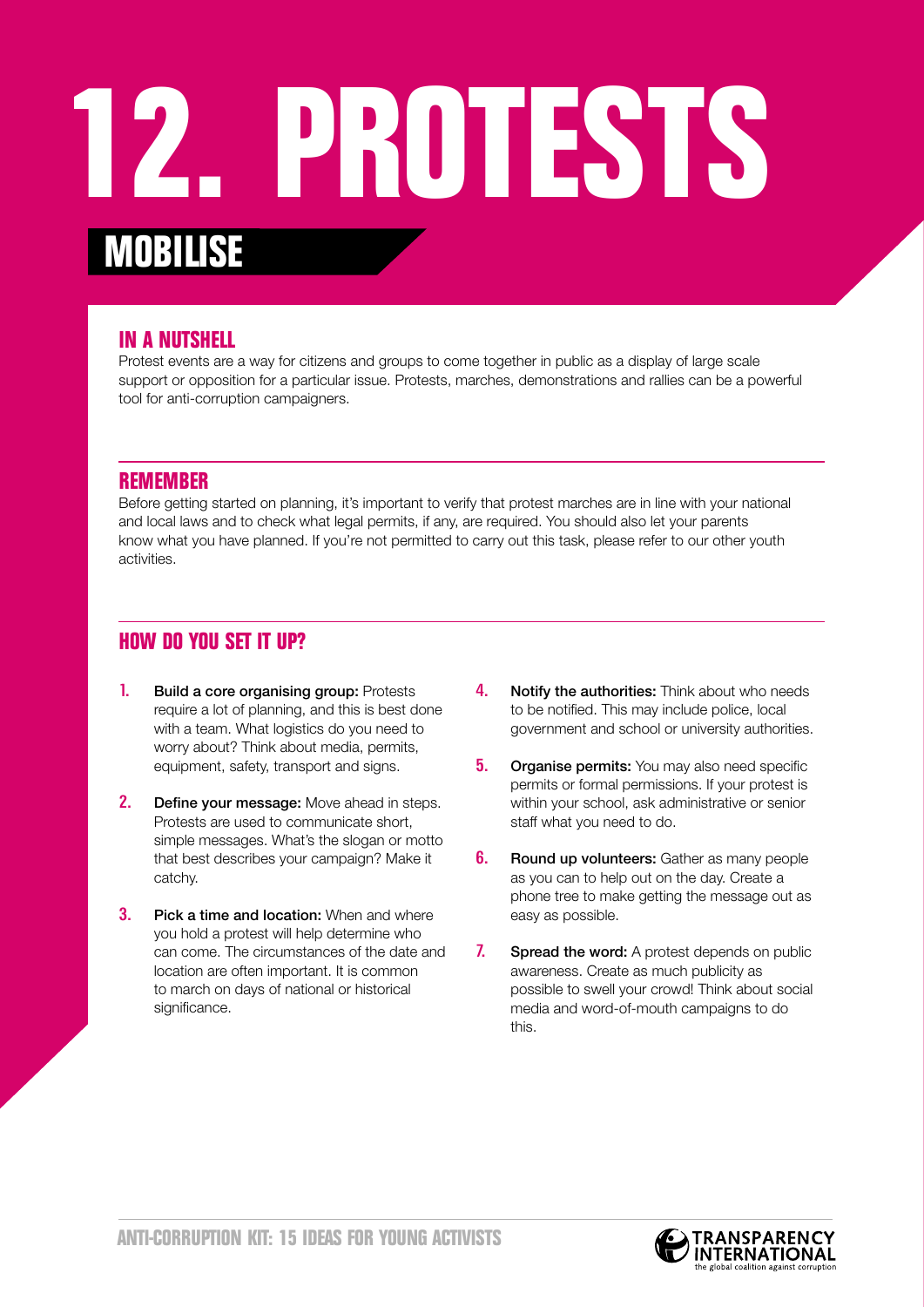#### **12. protests**

- 8. Organise speakers: Most protest events have a speaker or speakers as the centrepiece activity. The right speakers can educate protestors about your message and inspire them to take up your cause.
- **9.** Check for hazards and dangers: The safety of your protestors is vital. You owe it to them to keep them safe. Plan for a safe and risk-free day.
- **10.** Get equipped: What do you need to make the day succeed? Microphones? Signs? Video cameras?
- **11.** Check the weather: Nothing keeps protestors away like bad weather. Have a "plan B" – like an indoor venue.
- 12. Manage the info: You can educate your protestors by giving them reading material to take away. A protest is also a great chance to get contact details (like e-mail addresses) so you can reach people in the future.
- 13. Clean up your mess: Make sure you clean up when you're done. Remember that people have to use that space after you're finished, so leave it the way you found it.

#### **WHY DO IT?**

- Protests are a great way to show strength and create change.
- Peaceful protests and rallies can be the beginning of bigger campaigns and movements.

#### **You can make it happen**

• The combination of strong motivation, good planning, creativity and passion can be a powerful force to see your campaign realised.

#### **What are the limitations?**

- Protests come with the high risk of low turnouts. Be confident that you can get enough people there to make it look impressive by promoting the event.
- Protests can come with legal risks. Know what you're getting yourself and volunteers into. Make sure your protestors are safe by acting within the law and consulting police on safety precautions.

#### **IDEA IN ACTION**

#### **Thailand: The Thai Youth Anti-Corruption Network**

The Thai Youth Anti-Corruption Network, a group of more than 4,000 Thai university students from more than 90 universities, was recognised as a "Creative for Good" best practice by the World Economic Forum. On 9 December 2012, on International Anti-Corruption Day, 2,000 students rallied at the Bangkok Art and Culture Center. They raised public awareness on the corrosive effects of corruption in Thai society and sent a signal that every sector in Thailand should be actively engaged in fighting corruption, including young people and their universities.

Find out more: *[www.th.undp.org/content/thailand/en/home/presscenter/articles/2012/12/11/students](http://www.th.undp.org/content/thailand/en/home/presscenter/articles/2012/12/11/students-crowd-bangkok-on-anti-corruption-day-december-9.html)[crowd-bangkok-on-anti-corruption-day-december-9.html](http://www.th.undp.org/content/thailand/en/home/presscenter/articles/2012/12/11/students-crowd-bangkok-on-anti-corruption-day-december-9.html)*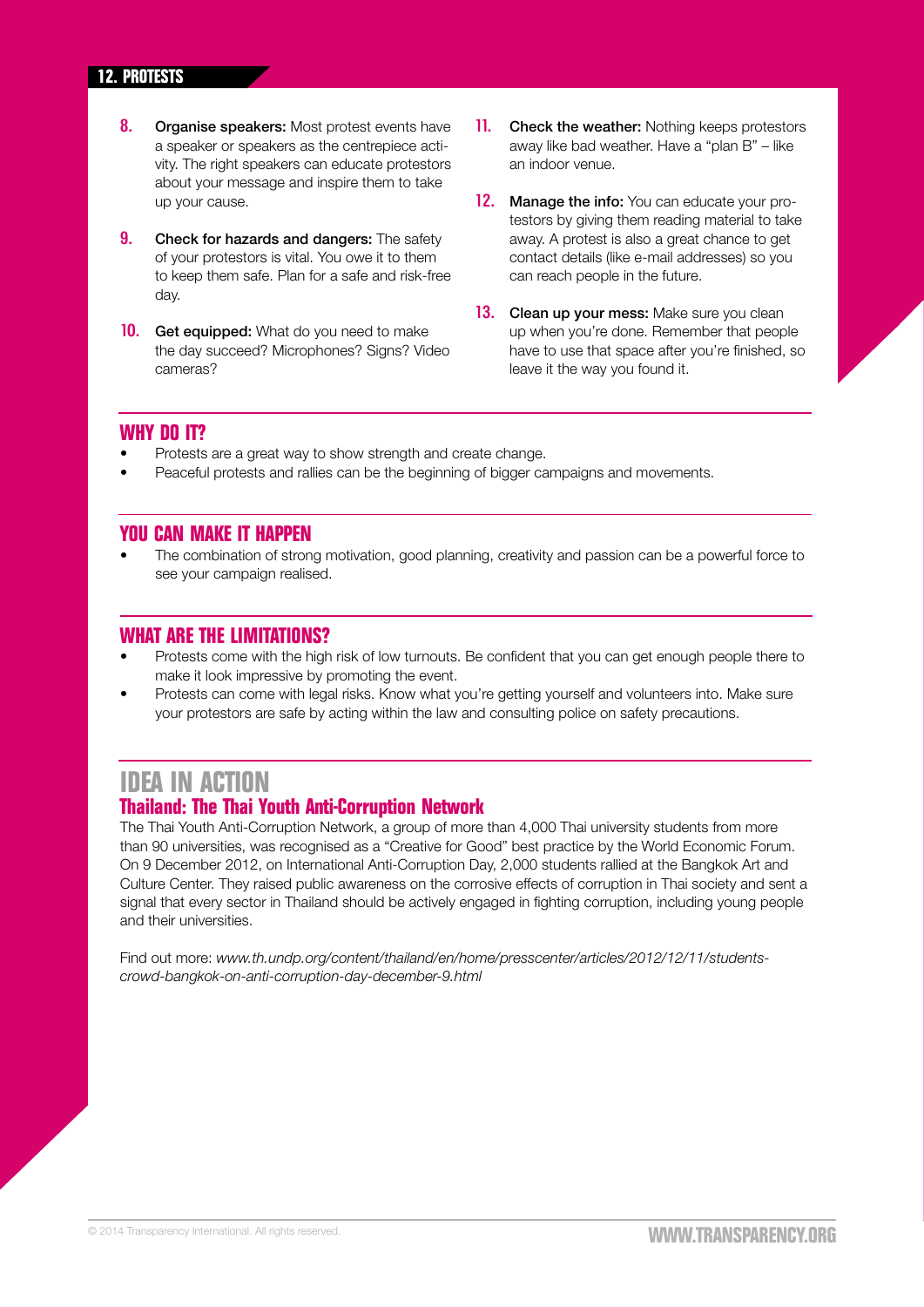### **13. Petitions mobilise**

#### **In a nutshell**

A petition is a collection of signatures from people supporting your cause. That petition is then presented to decision makers – like government or education officials – that have the power to create the change you want.

#### **Remember**

Before getting started on planning, it's important to verify that this activity is in line with your national and local laws and to check what legal permits, if any, are required. You should also let your parents know what you have planned. If you're not permitted to carry out this task, please refer to our other youth activities.

- 1. Decide on your objective: What are you trying to accomplish? Who is the petition aimed at and what are you asking for? Be clear about what it is you want done and who needs to do it. Ensure that there is significant support for your cause in the community.
- 2. Decide whether it will be offline, online, or both: The exact regulations for legitimate petitions vary from authority to state to country. Be sure to know yours!
- **3.** Identify your target: Decide if it's the government, a university, a corporation, a political party, an NGO and so on.
- 4. Research: Obtain the relevant facts before you start. Be knowledgeable and clear about the topic you are petitioning about and key arguments from all sides.
- **5.** Wording: The wording should be clear and concise. It should describe the relevant issue – like what's wrong with it – and suggest what's needed.
- **6.** Gathering signatures: Every signature matters. Recruit people to take your petition to their friends, family and communities.
- 7. Deliver your petition: Organise your delivery strategy before collecting signatures on your petitions. You could e-mail the recipient of your petition, but consider taking the petition offline for an in-person delivery.
- 8. Promote your petition and follow up: Be sure to thank signatories.

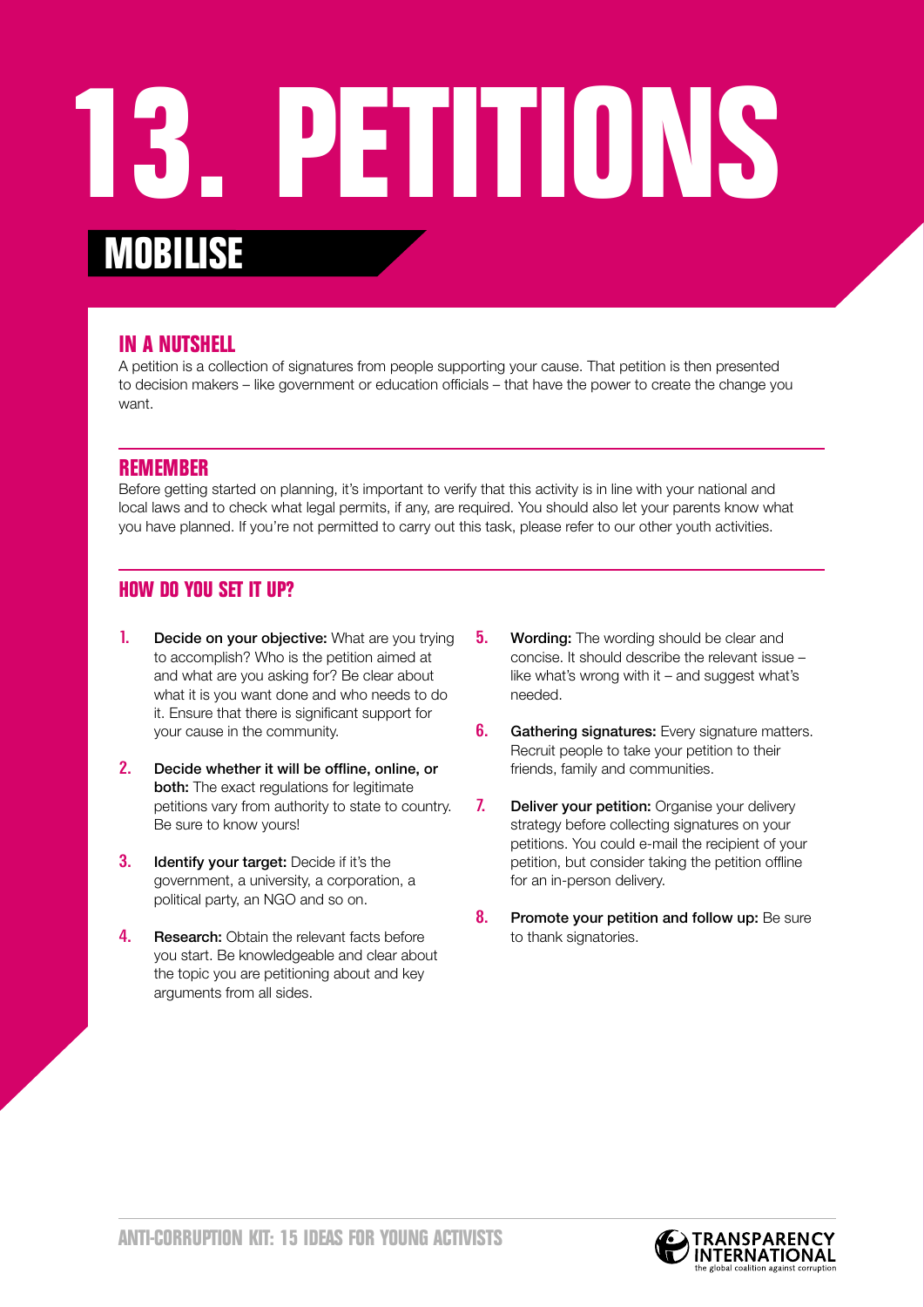#### **13. petitions**

#### **TIPS FOR SUCCESS**

#### **Designing and promoting petitions**

Offline/paper petitions: Have more pages photocopied than you think you will need. Your signature page should have some columns that will probably include things like the name, address, phone number and, of course, the signature.

**Online petitions:** You need to publicise your petitions. Link your petition URL to as many websites and forums as possible for maximum exposure.

#### **Get your bearings: Petitions aimed at the government**

Governmental petitions have their own rules and procedures – so follow the rules set out by your governmental authority. Find out, for example:

- How many signatures will you need?
- Must all signatures be on certified/official petition sheets?
- How should people's names be signed (printed, by signature, or both)?
- Do signatories have to be over 18 (for example), or on the electoral roll?
- What information must be included by the signatory, or by the submitter?
- When must the petitions be returned, and to whom?
- Do the jurisdictions you are targeting permit/recognise internet petitions?

#### **Why do it?**

- Petition writing isn't especially time-consuming or demanding. It's also cost-effective.
- Petitions can heighten community awareness about your issue and help bring about the positive changes you want.

#### **You can make it happen**

- Make sure there is strong or significant public support for your issue before starting.
- A good petition is logical, compelling, and backed up with good research and facts.
- Petitioning can be an overused tactic. Consider partnering with an organisation to give yours more credibility and weight.
- Online petitions, whilst easy to get going, are competing with hundreds of other online petitions. Consider keeping the petition tailored to your community to stand out from the noise.

#### **IDEA IN ACTION**

#### **Vanuatu: Youth Petition**

In 2011, Youth against Corruption Vanuatu organised an event under the theme "Unite and Fight against Corruption". Organisers asked participants to sign a petition calling on the government to end all corrupt practices. All signatures were quickly collected and a final petition was presented to Vanuatu's minister of justice and social welfare two days after the event closed.

Find out more: *[www.yacv.org/yacv/archives/minister-of-justice-social-welfare-receives-a-petition-from-yac](http://www.yacv.org/yacv/archives/minister-of-justice-social-welfare-receives-a-petition-from-yac)*

#### **RESOURCE Change.org**

Change.org is the world's largest petition platform. There are more than 40 million change.org users in 196 countries and the site has been translated into 11 languages. Every day, people use the platform to transform their communities – locally, nationally and globally.

Find out more: *[www.change.org](http://www.change.org)*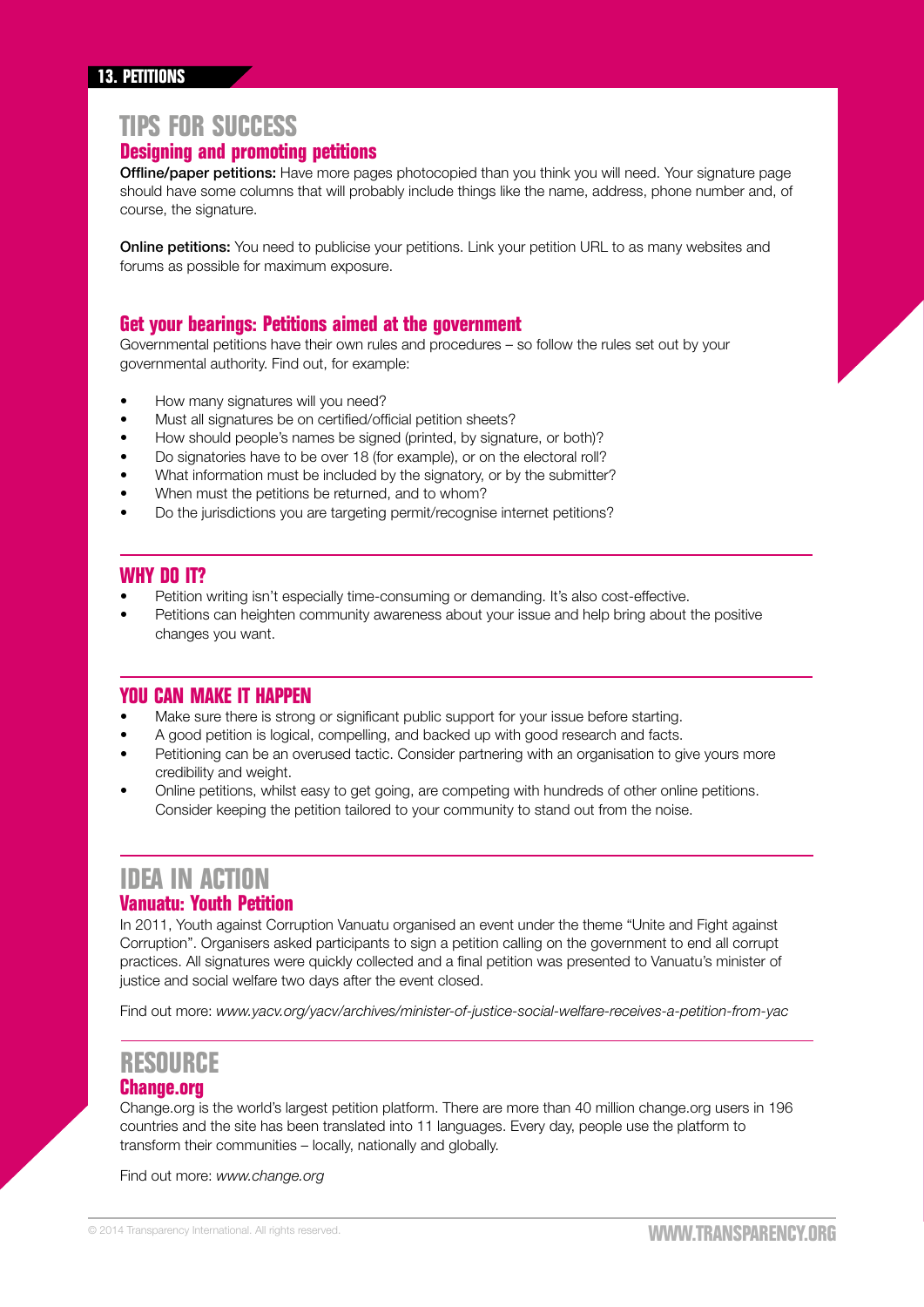# **14. Election Pledges**

### **MAKE ELECTIONS COUN**

#### **In a nutshell**

Politicians may be running for office – but they shouldn't be able to hide. During the lead-up to elections, candidates are in the spotlight and this is a good time to hold them accountable for their campaigning and election promises.

Election pledges, or signed promises, can be used to have your community stand for elections that are fair and free of corruption.

You can make election pledges happen in your community to raise awareness about the serious problem of vote buying and selling – a very common form of corruption during elections.

#### **Remember**

Before getting started on planning, it's important to verify that this activity is in line with your national and local laws and to check what legal permits, if any, are required. You should also let your parents know what you have planned. If you're not permitted to carry out this task, please refer to our other youth activities.

- **Build a team:** Gather a reliable team of people who want to ensure this year's elections are clean and fair.
- 2. Define your objectives be specific: Identify the problems in this electoral environment (like vote buying) and your proposed solutions (promote the pledge to individual candidates or voters).
- **3.** Get equipped: Find out what resources are available to you and use them.
- 4. Start preparations: Train staff and volunteers. Meet regularly.
- **5.** Get to work! Develop a campaign planner and timeline that everyone on the team can access.
- **6.** Make a plan: Decide how to talk to voters and how they can get in touch with you.
- 7. Make your pledge: Write an election pledge for voters. You want to keep the language simple and concise, as well as making sure there are plenty of copies for voters so you don't run out. Be sure there's also space in the document for participants' signatures.
- 8. Spread the word: Publicise the campaign and gather support before the launch. Then unveil the campaign!
- **9.** Celebrate your success! Write a brief report for a broad audience. Publicise the success of your programme through your networks – and even pitch the results to news outlets.

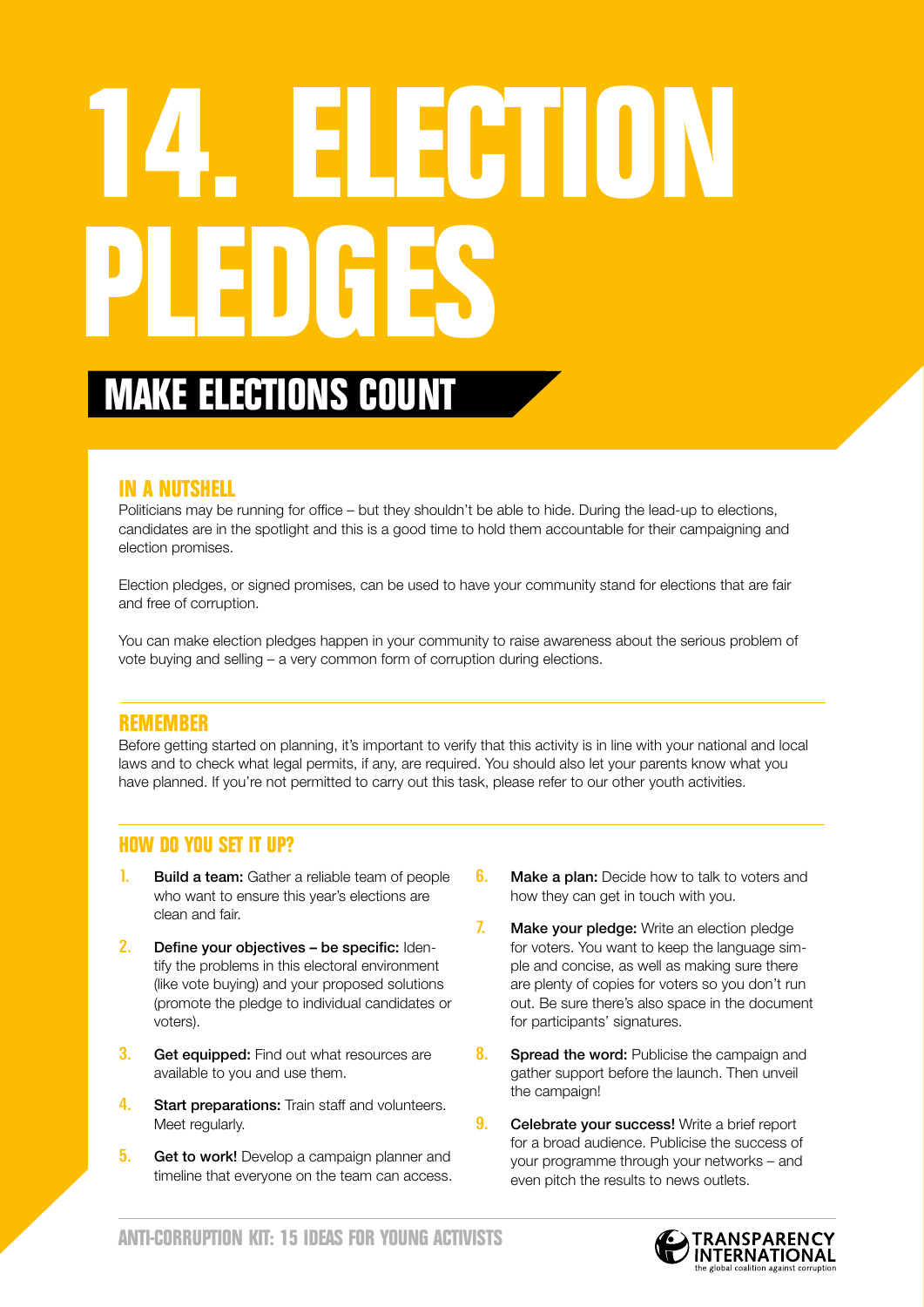- An election pledge is a simple and uncomplicated tool to raise awareness about corruption in elections.
- Election pledges also remind the community of their power to contribute to a clean election.

#### **You can make it happen**

- Be professional. Be credible. Follow through on the election pledge project to the end.
- Make a thorough plan, a feasible budget (including how you'll get money for printed materials), and a detailed schedule.

#### **What are the limitations?**

- Monitoring electoral processes can be extremely powerful, but depending on the level of sophistication, such processes usually require a lot of time and people. Be sure you have both.
- An election pledge may not deter people from selling and buying votes even if it does raise awareness about the issue – because it is based on an honesty system. Consider following up with pledge signers to see if they honoured their promise.

### **IDEA IN ACTION**

#### **Solomon Islands: Clean Election Pledge**

A group of young volunteers established the "Clean Election Campaign" in the Solomon Islands. Their approach was to gather voter pledges, each being a promise to not take part in corrupt activities during that year's election.

Their pledge states: "I pledge that I will reject all bribes. I will not accept any false promises. I will not sell my vote. I will not involve myself in any corrupt activities during, before and after the elections. And also I pledge that I will use my full conscience to decide on my vote and ask God to help me to decide my vote. And I pledge that I will only vote for an honest leader."

What should a pledge in your country say?

Find out more: *[www.cauxforum.net/node/22741](http://www.cauxforum.net/node/22741)*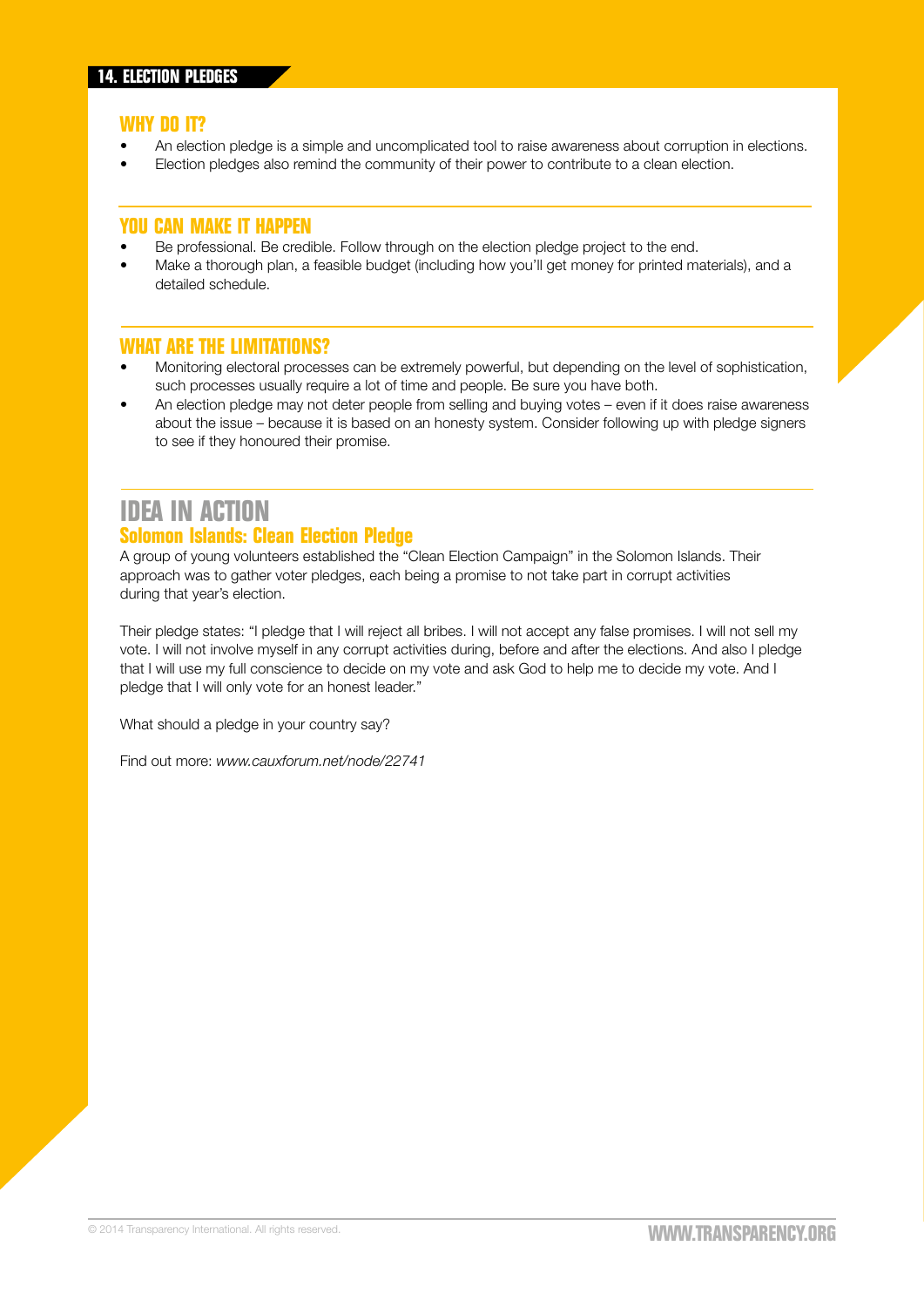# **15. Crowdsourcing**

### **Make elections count**

#### **In a nutshell**

Tweet. Text. E-mail. From accessing your mobile phone to surfing the web on your computer, it's never been easier or quicker to monitor your elections in real-time.

Through online crowdsourcing you can let the world know of voting irregularities in your country within just a few clicks. Some of the information can even be plotted onto an interactive map online, allowing you also to see what your community is reporting.

- 1. Build a team: Gather a reliable team of digitally savvy people who want to see elections clean and fair.
- **2.** Pick your tools: Decide whether you want to monitor elections by using social media, a ready-to-use web platform, or both, to collect data on electoral violations.
- **3.** Make a plan: Develop a timeline that everyone on the team can access.
- 4. Get to work! Decide how to engage voters online and how they can get in touch with your team with any questions. Decide who will lead on responding to queries in a timely manner.
- **5.** Launch the platform: Plan your launch at least one month before the election. Publicise and promote it as early as possible so that users become familiar with it.
- **6.** Collect your evidence: Gather the information collected on electoral violations and pass it along to leaders and the community.
- 7. Celebrate your success! Write a brief report for a broad audience. Publicise the success of your programme online – and even pitch your findings to news outlets. Be sure to thank everyone that participated.

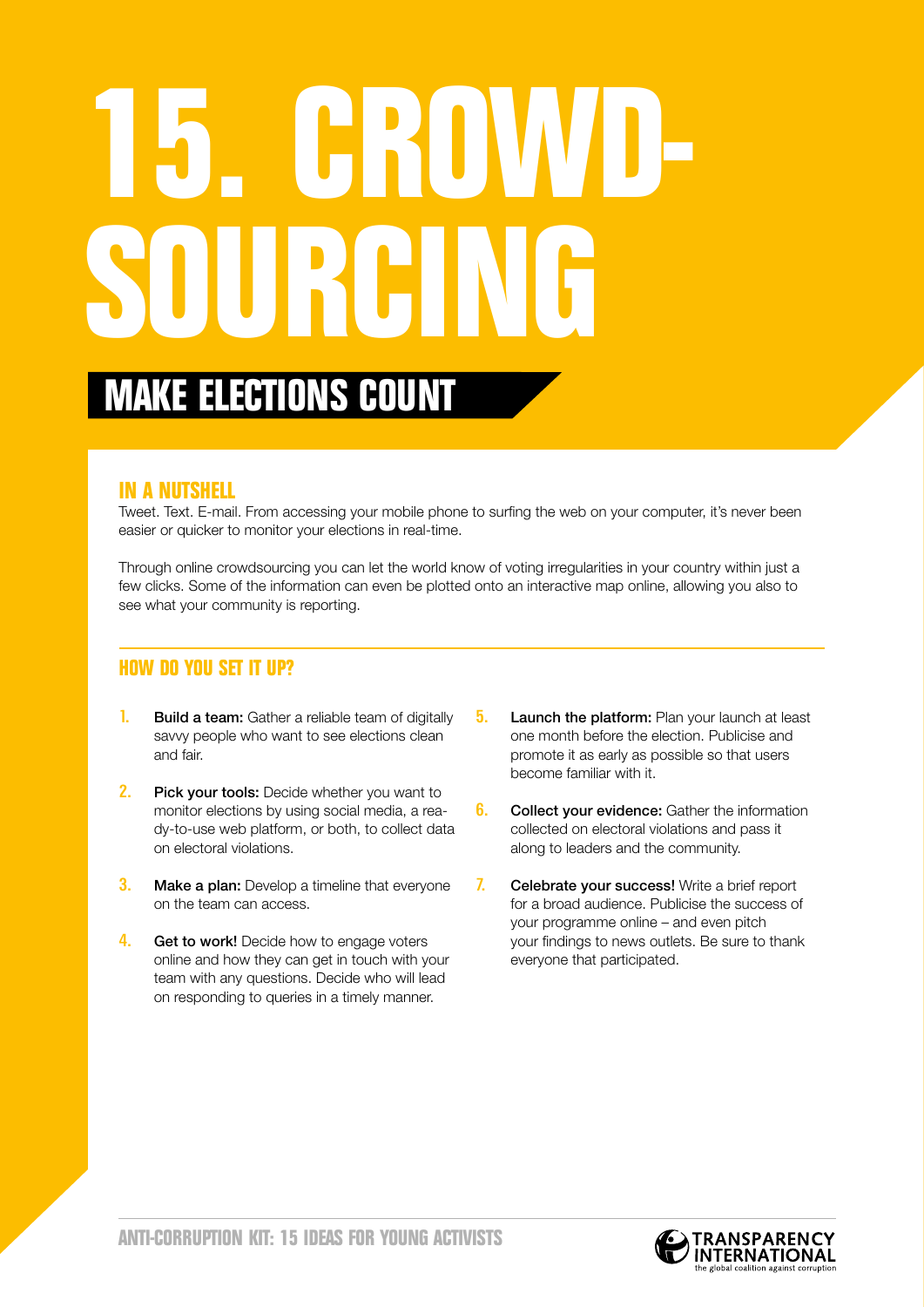- Crowdsourcing is a simple and uncomplicated tool to raise awareness about corruption in elections.
- Accurate data you collect can be used to question an election's legitimacy. It also provides the media with figures that can be relayed to the local and international community.

#### **You can make it happen**

- Be professional. Be credible. And follow through on the project all the way to the end.
- Make a thorough rollout plan for the online platform. Put together a reliable team to make sure it's running well and have a detailed schedule.

#### **What are the limitations?**

- Monitoring election violations through crowdsourcing can be extremely powerful, but requires a lot of outreach to get the word out to the online community. Be sure to have a powerful promotional period before and during the launch of the tool.
- There is the potential for misuse of ICTs. For example it can be used to disseminate misinformation and incite violence. Ensure that you have the means and access to shut down the platform if faced with a hostile situation.
- Data collected through crowdsourcing is difficult to verify and some people may provide false information. Include a clause on the tool that states data has not been verified.
- Crowdsourcing is not a substitute for contacting emergency services serious violations and intimidation should be reported. Be sure that those following your approach know this.

#### **IDEA IN ACTION Kenya: Mapping the Election**

Uchaguzi is an open-source platform designed to crowdsource information via SMS and online messaging and appears on an interactive map. Pioneered in Kenya after the fall-out of the deadly 2008 elections, the website had 45,000 users in Kenya reporting on both instances of electoral fraud and acts of integrity during the following presidential elections.

Activists launched the platform to crowdsource data via Twitter, SMS, Android, e-mail and the web. More than 4,500 reports were cast – and a staggering 58 per cent of these claims have been verified. The findings were referred to by Kenya's electoral commission and international media.

Find out more: *[www.uchaguzi.co.ke](http://www.uchaguzi.co.ke)*

#### **Venezuela: Tweeting the Election**

Twitter is a simple way to monitor elections with your friends and community. Use or create a credible twitter name so that fellow tweeters know whom to contact for details on election monitoring. Design a hashtag so that voters tweeting claims of election fraud are streamlined (e.g. #PNGfreevote or #AUSvotefair).

In Venezuela, civil society organisations came together to cast a watchful eye on the national elections via Twitter. They received tweets – including photos – from around the country to gather data on election violations at the polling stations through several hashtags. They received more than 1,000 tweets claiming electoral fraud.

What hashtag will you create for tweeters to report election fraud?

Find out more: *[www.transparency.org/news/pressrelease/](http://www.transparency.org/news/pressrelease/citizen_election_network_reports_on_irregularities_during_venezuelas_electi) [citizen\\_election\\_network\\_reports\\_on\\_irregularities\\_during\\_venezuelas\\_electi](http://www.transparency.org/news/pressrelease/citizen_election_network_reports_on_irregularities_during_venezuelas_electi)*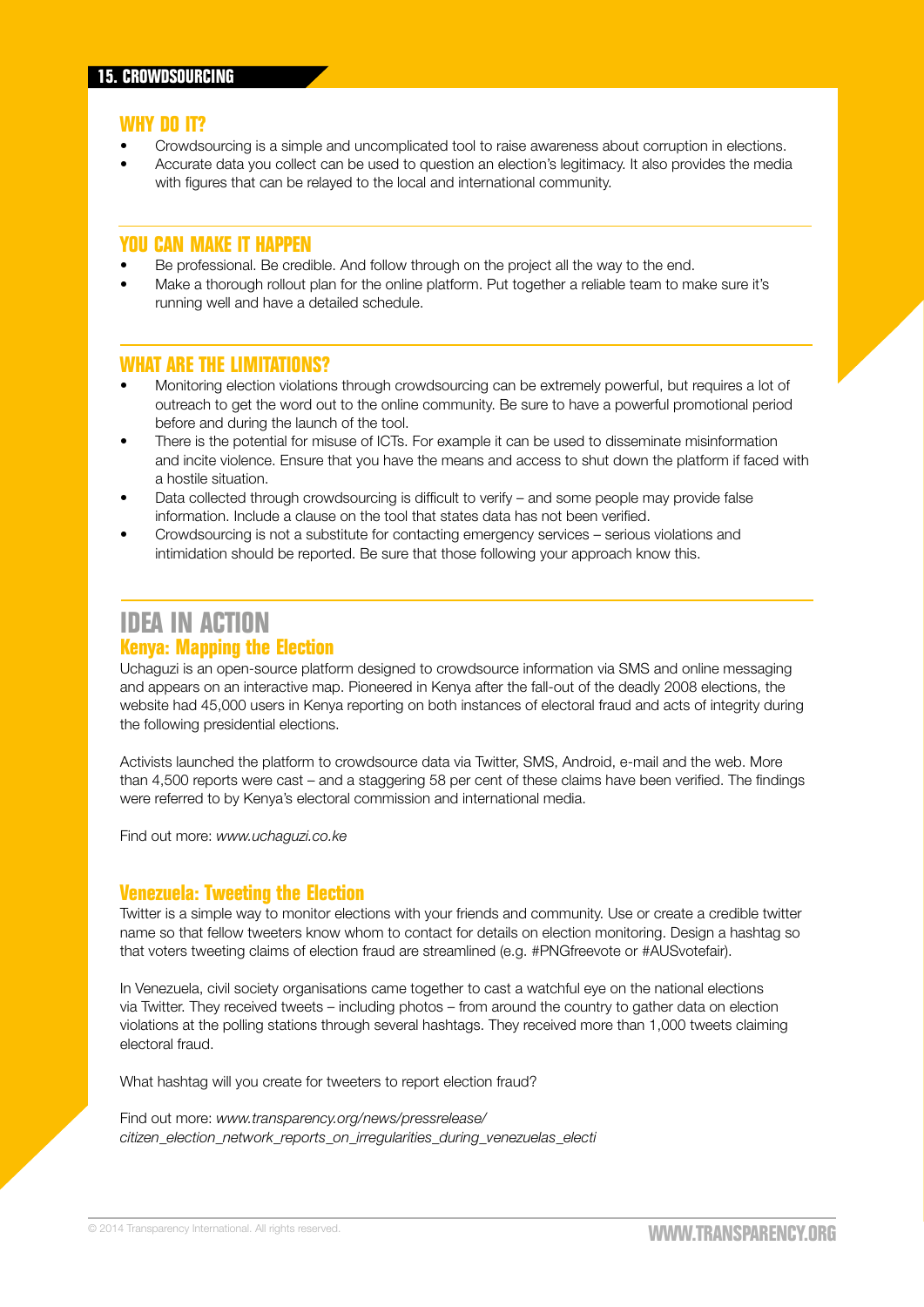# STAY SAFE

### **A Brief Intro to Assessing Risks**

#### **A. Why is it important?**

Risks are a part of life. When you went to school or work this morning you will have identified lots of potential risks – such as a hole in the road – and taken measures to make yourself less vulnerable – such as slowing down to avoid the hole.

While this is okay for everyday personal risks, we need to be a bit more structured when identifying and managing risks in our activities to tackle corruption. Whether we organise a protest march or a youth camp, those taking action against corruption can encounter a wide range of risks.

Below you will find help on assessing and avoiding some of the most common risks you are likely to face. This is only a short introduction though – if you have any questions you should always consult an expert before starting your activity. Remember: in all situations the most important thing is to ensure your and your volunteers' personal safety. If you ever feel in danger, you should not proceed further without getting expert guidance.

#### What is a risk?

To find risks we must think about threats. Threats are anything that can do us harm or disrupt our activities – such as the hole in the road while travelling, which we mentioned earlier. As there could be lots of threats, to help us prioritise we must consider how likely it is to happen, and what the impact would be if it did. You should think of ways to manage the most likely risks with the highest impact.

#### **B. How do you get started?**

Assessing risks doesn't have to be complicated; in many situations the risks are few and simple. Checking them is common sense, but necessary. You probably already know whether, for example, you need permission to hold a demonstration in a certain area. If so, check that you have taken as many reasonable precautions you can to be prepared, avoid injury, and ensure the activity is a success!

It's important to undertake a risk assessment before starting your activity. To help, please ask yourself the following questions:

#### **1.** What can go wrong?

Think about your planned activity and what could go wrong. What are the threats? Think about who might be harmed and how – for example, volunteers, passers-by, shop keepers.

#### **2.** What can we do to stop it from happening?

Think about how you can reduce the risk. What can you do in advance to minimise the risks – for example, taking a different road might help avoid any holes.

#### **3.** What will we do if it happens?

What can we do before it happens to help reduce the impact? Who do you go to for help and assistance?

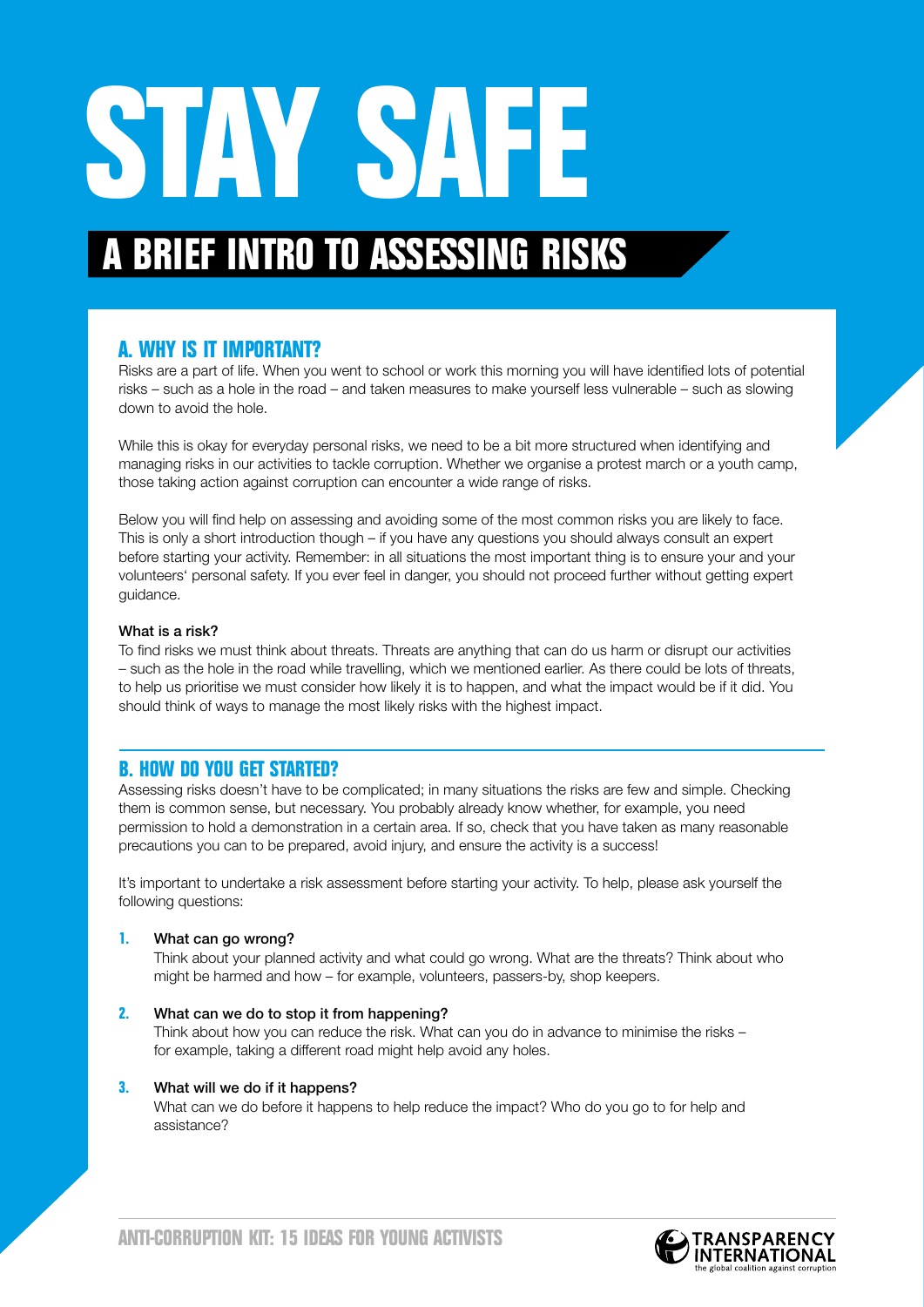#### **C. What should you look out for?**

Here are some suggestions of common risks, as well as ways to manage them.

Permission - Before carrying out any activity, it's vital that you find out if you're acting in accordance with the law. This can include being a legal adult or securing permits – it all depends on the local legal system. Do your research before getting started – and if you're unsure always ask a legal expert.

**Physical safety** - A plan should also be devised to ensure the physical safety of both volunteers and participants in the activities. Liaise with government officials, parents, teachers and police to help ensure this.

**Privacy and anonymity** - For activities involving technology, it's important to ensure digital security. Participants may want to remain anonymous, but this can be difficult to do. Be careful not to make promises you cannot keep. Warn potential participants of the risks, and be careful not to pressure them into taking part.

Privacy of potential participants should also be respected. Understand your country or communities' privacy laws and make sure your activity is in line with them.

#### **Case Study Organising a demonstration**

#### David and Amanda are planning to organise a demonstration calling for an end to corruption in schools.

They plan to tell friends and volunteers to come, and expect up to 70 people to attend. They want to put posters around town, and encourage people coming to make banners and placards. They plan to hold the demonstration outside the front of the main high school in the city on a sunny Saturday afternoon.

- 1. What can go wrong?
- 2. What can we do to stop it from happening?
- 3. What can we do if it happens?

David and Amanda identified a list of threats and decided that these five were the most likely and had the biggest impact: 1) not having permission from the local authorities to hold the protest; 2) 'too' many people attend; 3) banners and placards have conflicting messages; 4) somebody is hurt by a wooden placard; 5) it rains or is very sunny on the day of the demonstration, and people get either sunstroke or cold and wet.

This is how David and Amanda managed the first risk. They contacted local authorities and asked for permission for the demonstration. They made sure to get a written letter of approval which they could take to the demonstration. They also told the school and nearby shops so they were aware.

How could they manage the other risks?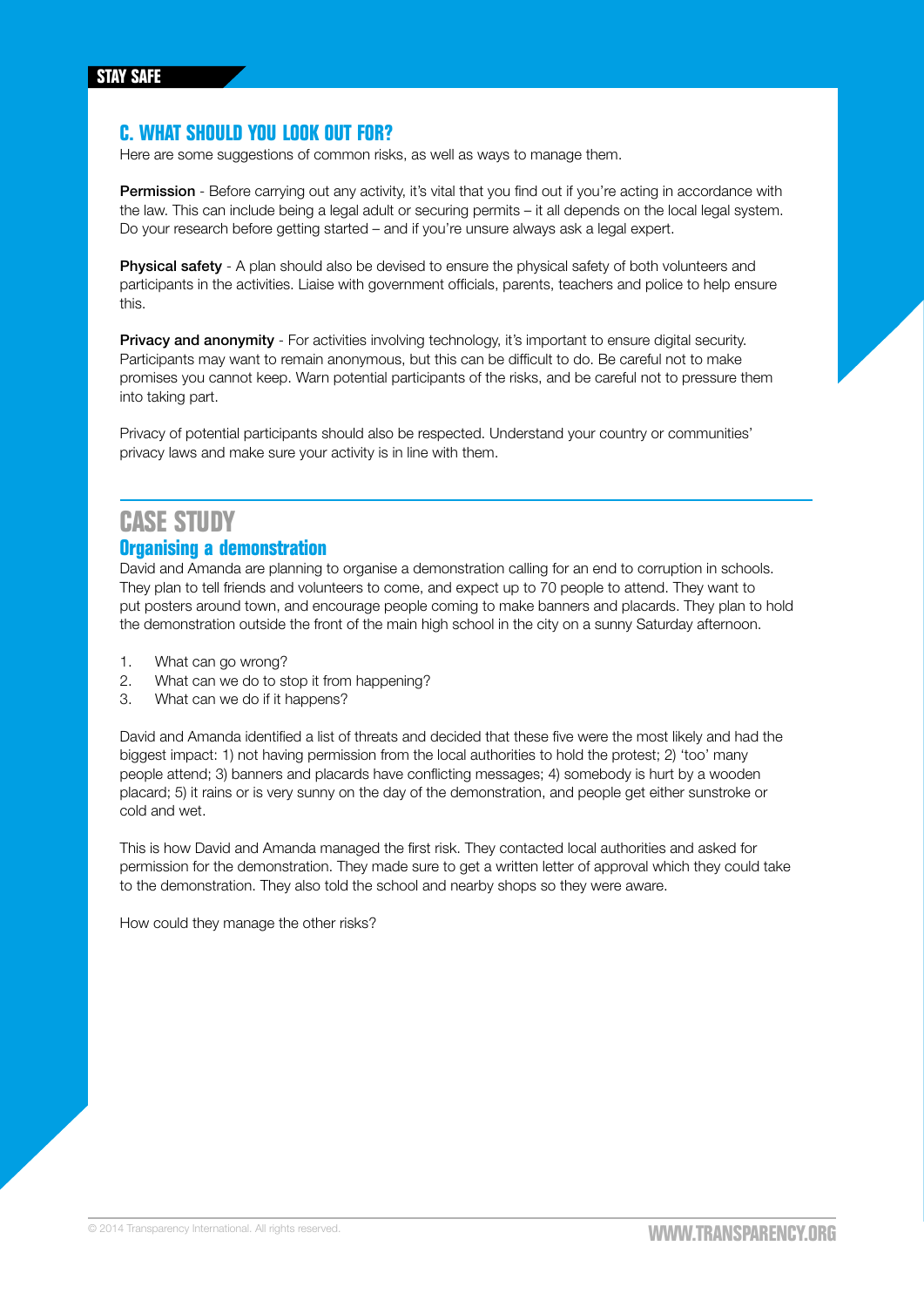# STAY INFORMED. GET INVOLVED.

We want to hear about your projects, and we want to tell you about ours. Add us on social media for the latest news and discussion from the fight against corruption.

 $\blacktriangleright$  twitter.com/anticorruption 1 facebook.com/transparencyinternational